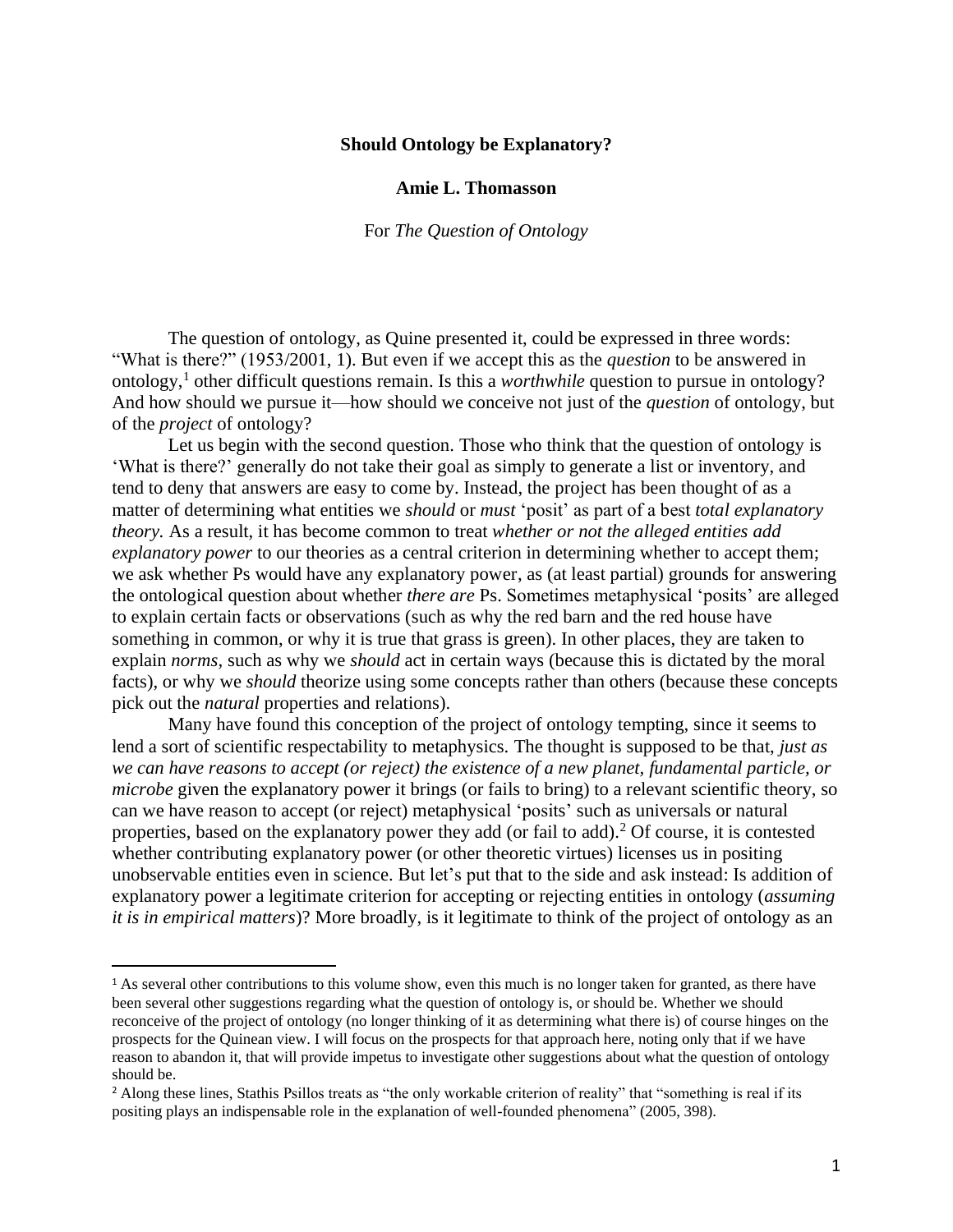*explanatory* project in which we aim to say what there is by determining what we must 'posit' as in our best explanatory theories?

I will argue that the answer is 'No'. I will begin by going back to Quine, who insisted that meanings and properties would not add any explanatory power, and should be rejected. I will argue that Quine is right that meanings and properties do not add explanatory power to his imaginary opponent McX's view. I will argue, moreover, that this is typical *wherever* reference to certain entities can be introduced via trivial or 'easy' inferences from claims we already accept.<sup>3</sup> This might lead one to ask whether we should accept that there are such legitimate 'easy' inferences—elsewhere (2015) I have argued at length that we should. But the deeper point here is that, once we ask *why* language should have the built-in capacity for redundancy that makes 'easy' inferences possible, we can begin to see why the *demand* for additional explanatory power is entirely out of place. Thus, I will argue, if our goal is to answer the question 'What is there?' we should *not* pursue it via a project that aims to 'posit' only those entities that contribute 'explanatory power' to our 'theories'.

This brings us back to the first question: Is 'What is there?' a deep and interesting question for ontology? I will argue that the answer again is 'no'. I will close with some suggestions of where we might better focus our efforts.

#### 1. **When 'positing' entities does** *not* **add explanatory power**

Quine's official view, of course, is that we are ontologically committed to all and only those entities over which we must quantify in our best total explanatory theories. And this, of course, is not *quite* the same as requiring that any given putative (kind of) entity itself contribute explanatory power in order for us to posit it (or things of its kind). Perhaps if some total explanatory theory that quantified over Ks were sufficiently better—in terms of possessing theoretic virtues *other than* explanatory power—we would have reason to accept it over a rival that didn't quantify over Ks. Nonetheless, it is not unreasonable to move from this to a *prima facie* case for accepting entities (and reducing parsimony) in a theory only if it enables us to increase other theoretic virtues (such as explanatory power) in a way that more than compensates for the loss in parsimony.

In any case, Quine himself certainly does make use of the idea that we should appeal to the *explanatory power* to be gained as a crucial criterion for whether or not we should accept that entities of a given kind exist. And his use of the idea initiated an extensive tradition in metaphysics of arguing for/against certain entities on grounds of their allegedly contributing/failing to contribute explanatory power.

In 'On What There Is' Quine appeals to failures to contribute to explanatory power in his argument against his imagined opponent McX, who holds that "Ontological statements follow immediately from all manner of casual statements of commonplace fact," so that, for example, "There is an attribute" follows from "There are red houses, red roses, red sunsets" (1953/2001, 10). In response, Quine writes:

"That the houses and roses and sunsets are all of them red may be taken as ultimate and irreducible, and it may be held that *McX is no better off, in point of real explanatory* 

<sup>&</sup>lt;sup>3</sup> Thus it seems to apply to many debates about whether there (really) are properties, numbers, events, fictional characters, propositions, etc. Reference to a traditional God, or to libertarian free will, by contrast, plausibly cannot be introduced by trivial inferences from uncontroversial claims.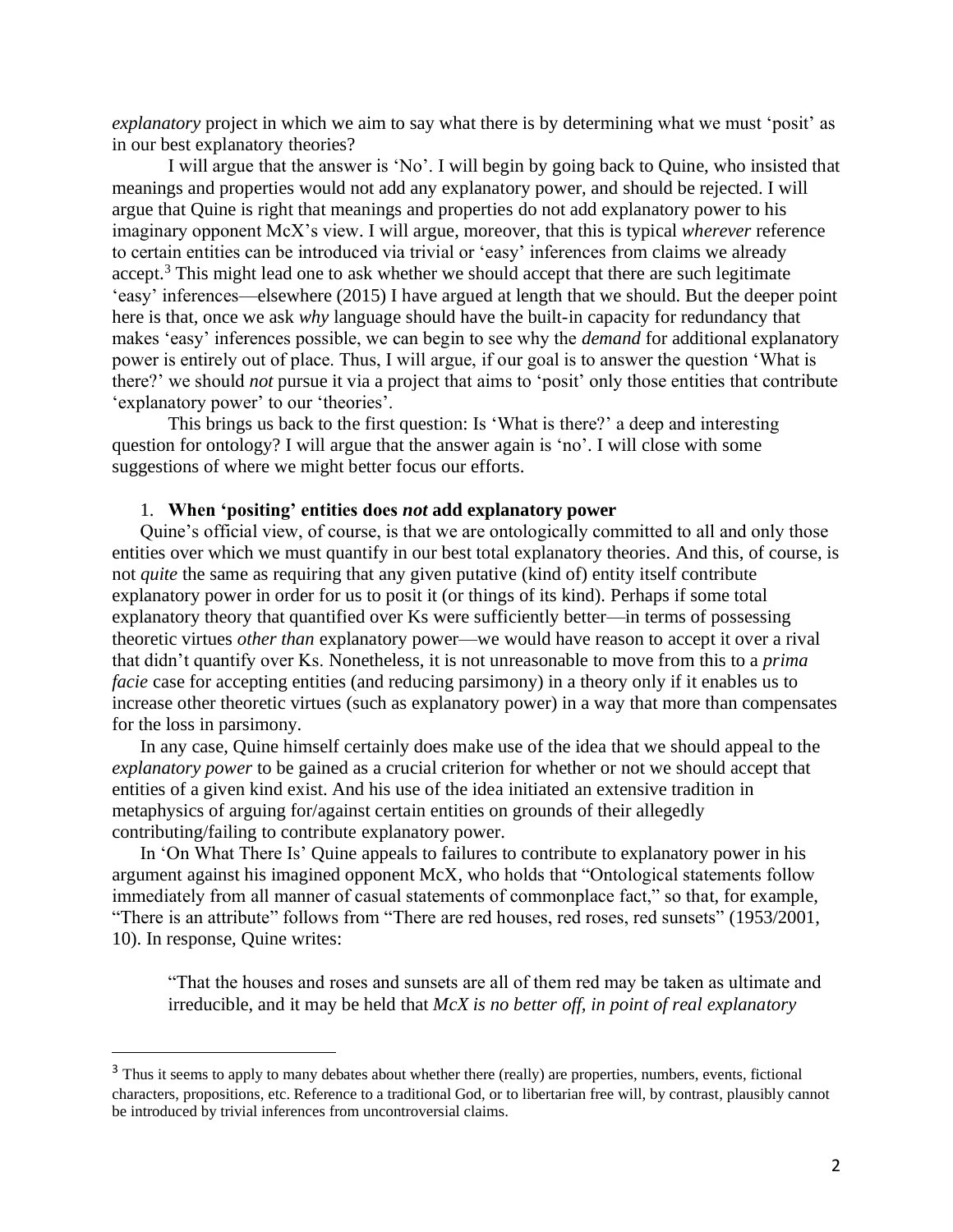*power*, for all the occult entities which he posits under such names as 'redness'" (1953/2001, 10, italics mine).

Similarly, in denying that there are meanings, Quine writes that while we may speak of utterances as significant or insignificant, synonymous or heteronomous, "…*the explanatory value of special and irreducible intermediary entities called meanings is surely illusory*" (1953/2001, italics mine).

Since Quine, this form of argument has become ubiquitous in metaphysics—both among those who accept and those who reject the existence of contested entities. So while Quine rejects 'positing' attributes or meanings on grounds that they would not add any explanatory power, others have argued that we must accept the existence of universal attributes to 'explain' why certain predicates apply to certain individuals (see Katz 1998). This form of argument has come to play a crucial role among those who reject (or accept) entities from properties and meanings, to moral properties, fictional characters and social groups.

Quine doesn't say why he thinks that accepting attributes or meanings would not give McX any (additional) explanatory power. So why might one, with Quine, think that such entities don't add explanatory power to McX's 'theory'?

Let us begin by considering ordinary empirical cases in which we think we *are* justified in positing an entity, or a kind of entity, because it would explain certain facts or observations. The paradigmatic cases for good inference to the best explanation arguments in ordinary empirical and scientific reasoning go like this: If we notice ragged holes in our packets of food and tiny feces on the floor, and hear scuffling in the night, we might make an inference to the best explanation and hypothesize that there are mice in the pantry, which are the cause of all of these observed effects. Doctors often hypothesize about the presence of microbes in the body, as the best explanation of various observed symptoms. And Leverrier and Adams (independently) famously inferred the existence of a planet beyond Uranus as the best explanation of unexpected deviations in Uranus' orbit. These are classic arguments for positing the existence of something in order to explain a phenomenon. And I think Quine is right in suspecting that (even if they are good in their home empirical contexts) arguments of this form can't be used to justify 'positing' attributes or meanings.

Since Quine doesn't say why, let me give some reasons why we might doubt that accepting attributes or meanings (as McX does) adds explanatory power. <sup>4</sup> McX says that statements, say, about the existence of properties "follow immediately from all manner of casual statements of commonplace fact," (1953/2001, p.10). That is, we can apparently derive nominative property talk or meaning talk, or come to quantify over properties and meanings (in the way that Quine treats as bringing 'ontological commitment' to 'new entities') by means of trivial inferences from sentences that don't refer to them. So, from 'the house is red and the barn is red' we can apparently infer 'the house has the property of redness and the barn has a property of redness' and 'there is a property of redness that the barn and house have in common'.

<sup>4</sup> See Scott Shalkowski (2010) and Juha Saatsi (2017) for other reasons to doubt the appropriateness of inference to the best explanation arguments in philosophical ontology, even if we allow them in everyday life and the empirical sciences.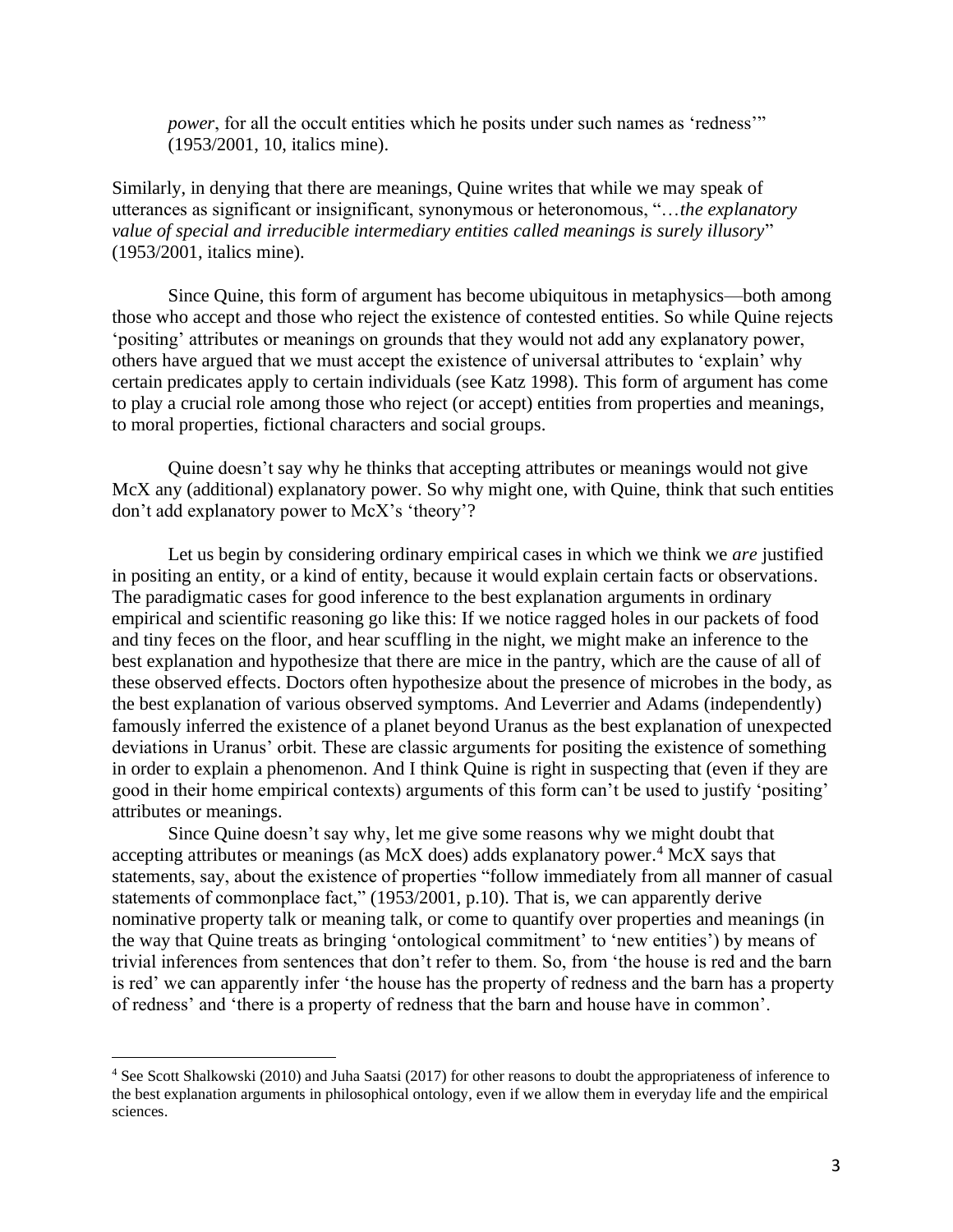Similarly: from 'dog' means the same as 'Hund', we can infer that 'dog' has the same meaning as "Hund", and so that there is a meaning the words have in common.<sup>5</sup>

But if we are (as McX assumes) entitled to introduce new referring terms for these entities by hypostatizations from these simpler sentences, then the entities cannot be used to explain why the original sentences are true.<sup>6</sup> I would rather not get caught up in debates about how to understand explanation in scientific cases, so let me start from a simple and (I hope) uncontroversial observation: whatever an explanation is, dormitive virtue 'explanations' are *not*  genuine explanations. As Moliere's old joke has it, the doctor offers only the illusion of explanation if you ask 'Why do poppies make us sleepy?' and the doctor replies, 'Because they have the dormitive virtue'. You don't need a full-blown theory of explanation to recognize that, whatever explanation may be, dormitive virtue explanations are not explanatory. Yet the following all follow the pattern of dormitive virtue explanations: 'The fact that barn is red is *explained by the fact that there is a property of redness possessed by the barn',* 'The fact that the predicate 'red' applies to the barn *is explained by the fact* that there is a property of redness possessed by the barn", and "'Dog' means the same as 'Hund'" *is explained by* 'Dog' and 'Hund' having the same meaning". In each case, we introduce a fancier, nominative form of speech (referring to a property or meaning), but that cannot serve to provide anything analogous to a scientific, causal explanation such as might justify us in positing the explainer. <sup>7</sup> *Whatever* explanation may be, to restate a fact in fancier terms is not to explain it.<sup>8</sup>

Quine's McX thought that existence claims followed immediately—perhaps trivially from all manner of commonplace fact. And I have aimed to flesh out Quine's intuition here that *if we are thinking along McX's lines*, it seems that accepting the existence of properties and meanings will fail to add any real explanatory power to our theories.

The lesson to draw so far is that, if we do take claims that there *are* properties or meanings to follow by simple hypostatizations from claims like 'the house is red and the barn is red' or '"dog" can be translated as "Hund"', then the relevant entities cannot aid in *explaining*  the original facts*.* Thus far, Quine was right. Nonetheless, as we will see, a deeper understanding of easy arguments will also give us reason to think that contribution of novel explanatory power was a misguided criterion to begin with.

<sup>&</sup>lt;sup>5</sup> Of course Quine would also reject the idea that there are such conceptual truths or analyticities underlying these inferences—but that is not the central point at issue here. Rather, it's that, if we accept McX's view, we do (as Quine insists) have reason to doubt that the relevant entities could add explanatory power.

<sup>6</sup> At least not in the ordinary scientific or everyday empirical sense of explanation. 'Explanation' is a term used in many ways. Here I will be concerned only with a sense of 'explanation' relevant to our scientific explanations and empirical explanations in everyday life—since these are the contexts in which explanatory arguments for the existence of something seem relevant. This leaves open that there might be some other sense of 'explanation' in a *metaphysical* sense. Such purported 'metaphysical explanations', however, aren't commonly thought to give us reason to think that the explainers exist. For example, while some will say that Socrates explains the existence of the singleton set {Socrates}, no one thinks that we have reason to posit the existence of Socrates because that would provide the best explanation of the existence of the set.

 $\bar{7}$  As will become clear later, I don't mean to suggest that the introduction of these nominal terms, and shift to a different grammatical form, serves *merely* to make the talk (or speaker) sound 'fancier'. There may be a variety of functions served by the change in grammatical form.

<sup>8</sup> Serious metaphysicians typically resist the idea that these are just restatements in alternative grammatical forms. But the fact that such trivial inferences are readily permitted in ordinary speech suggests that this *does* capture the introduction rules for the terms in ordinary English, and that those who think more is required are implicitly changing the rules. As I have argued elsewhere (2015), pressure may then be put on the serious metaphysician to clarify *what more is required* for the nominative statement to be true, beyond the truth of the uncontroversial statement with which we began.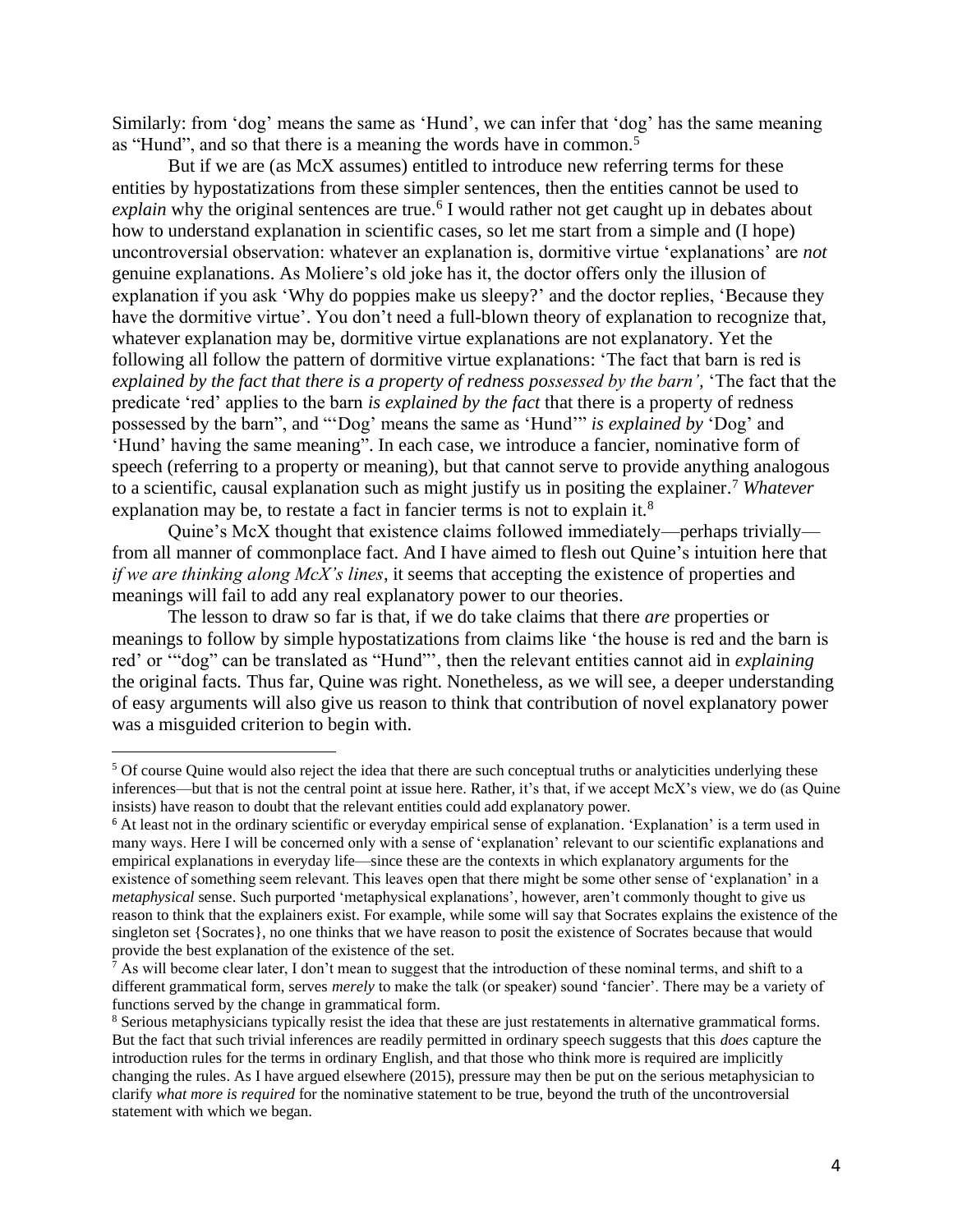# **2. Should we accept easy inferences to existence?**

This lesson is of wider relevance today, given the recent interest in 'easy' ontological arguments for the existence of things of various kinds.<sup>9</sup> For it reminds us of an important consequence of accepting easy arguments: that if you think the existence of certain metaphysically controversial entities follows trivially from other (non-controversial) claims, you should not think of them as *explaining* the truth of those claims (or the facts stated in those claims). 10

But should we accept that there are such valid 'easy' arguments for the existence of properties, meanings, and other contested entities? This is of course a controversial matter.<sup>11</sup> Metaphysicians typically reject the trivial arguments. Instead, they think it is a highly *non-trivial*  matter whether there are properties, and a non-trivial question whether the best 'total metaphysical theory' will 'posit' Platonic properties, Aristotelian *in rebus* universals, tropes, or some other variant. Some (following Quine (1953/2001), or more recently Williamson (2007)) reject altogether the idea that there are analytic entailments.<sup>12</sup> Others think it would take something like 'magic' for there to be analytic entailments that lead to conclusions that something (not mentioned in the original claim) *exists.<sup>13</sup>* Still others appeal to long-standing 'bad company' objections, that allege that the supposedly analytic inferences can lead us to contradiction or conflict with known fact.<sup>14</sup>

There is not space here to review or respond to all of the reasons given against accepting easy arguments. For that I must refer readers to the lengthier discussions in my (2015) and (2019). Nonetheless, it may be worth reminding ourselves of the sorts of evidence we can appeal to *in favor* of the idea that there are such trivial entailments.

What sort of evidence can we give that a conditional of ordinary English is analytic? One way to go is to appeal to our common responses and linguistic intuitions: We can (with Schiffer) appeal to the felt redundancy of 'the house is red and the house has the property of redness'. We can appeal to our standard epistemic norms, which don't require further investigation to move from 'the house is red' to 'the house has the property of redness', whereas they do require further investigation to move from 'the house is red' to 'the house has a door'. We can (with Strawson and Grice (1956)) appeal to the different reactions we might have to someone who said "the house is red and it's not the case that the house has a door" (doubt or disbelief), versus to someone who said "the house is red and it's not the case that the house has the property of redness" (bewilderment, not knowing what to make of it). Or we can appeal to our different reactions to someone who says, "the house is red, *so* the house has the property of redness", versus "the house is red, *so* the house has a chimney" (acceptance versus puzzlement at the nonsequitur). We could appeal to the way in which we would correct those who violated or denied this rule—by aiming understand what they might be trying to say, or attempting to teach them the rule, rather than questioning their evidence. We could appeal to the inappropriateness of inserting 'probably' in the 'the house is red so the house *probably* has the property of redness", although such insertions are normally appropriate where mere evidential support is in question

 $9$  See, e.g. Hale and Wright (2001), Schiffer (2003) and Thomasson (2015).

<sup>10</sup> Cf. my (2015, Chapter 3).

 $11$  For criticisms of easy arguments see, e.g., Yablo (2000), Hofweber (2005), Bennett (2009), Eklund (2009), and Evnine (2016).

 $12$  I respond to these arguments in my 2007, Chapter 2 and 2015, Chapter 7, respectively.

<sup>&</sup>lt;sup>13</sup> For discussion and response see my (2015, Chapter 6).

<sup>&</sup>lt;sup>14</sup> For discussion and response, see my  $(2015, Chapter 8)$ .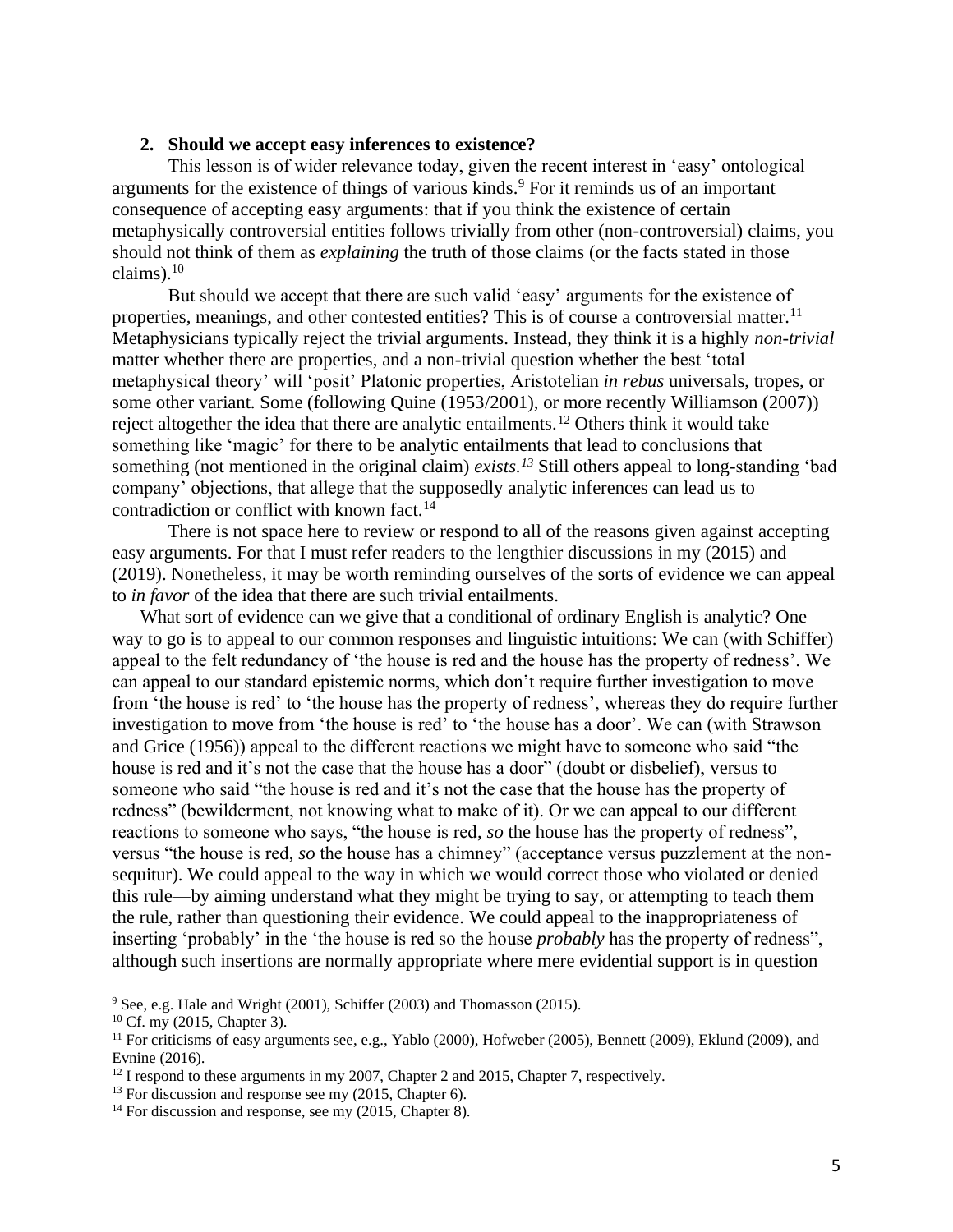("the house is in Vermont so it *probably* has a pitched roof"). And we can note that these are precisely the kinds of clue we use to identify analyticities in other cases—cases metaphysicians have not made contentious. And in any case, we can each either do this in the first person, by reflection on our own linguistic intuitions (and on the assumption, for each of us, that we are reasonably typical competent speakers), or we can engage in empirical analysis or experimental work to see how broadly shared these reactions and intuitions are across the linguistic community.

Another point in favor of accepting that property terms, number terms, etc. are introduced by these sorts of rules—rules that take us from a non-referring use of a term ('red' in an attributive use or 'two' in a determiner use) to the relevant noun terms—is that it gives us the basis for a plausible account of how these terms could be introduced to language, and how the relevant entities could be known. That is, it makes clear how we can bridge up from the 'core language' we use in describing the perceptible world around us to acquire terms (on what Friederike Moltmann (forthcoming) calls the 'periphery') for abstract entities, and to acquire knowledge of abstracta. If there are easy inferences licensed by introduction rules for the relevant terms, we can account for both of these by appealing to how terms for properties, numbers, and the like are introduced to the language by way of inferences from 'core' parts of language (speaking of two red apples) to introduce derivative terms via these rules. But if we deny that there are such rules, then it is hard to see how terms for such abstract entities could be *learned*—for clearly nothing like worldly observation, tracking, or ostension will work here. And how could we possibly come to know about such entities, if we can't get there via an analytic route from other forms of talk, and other truths, to truths about numbers, properties, or other abstracta? It is clear how we can hope to get an account of how we could learn the relevant forms of language, and come to know truths about the relevant kinds of objects, if there are trivial inferences. But those who deny that there are the relevant rules owe us an account of both how we could learn the terminology, and how we could come to know about the relevant entities.

## **3. Why would we want a language with such redundancies?**

If we do take seriously the linguistic evidence that it is redundant to say (for example) 'The house is red *and* the house has the property of redness', a new question arises: *Why we would have, or want, a language with such redundancies built in?*

To answer these questions, we should turn to work in linguistics. And that will give us some new considerations in favor of the view that the trivial inferences are perfectly acceptable. More importantly, it will help show why it was misguided to ever expect things like properties, meanings, and the like to refer to 'posits' that could add 'explanatory power' to our theories, playing a similar role to posited mice, planets, or microbes.

So why should we have a language that introduces such capacities for redundancy, by permitting trivial inferences like these? An interesting answer to this question has been developed in Systemic Functional Linguistics. This approach to the study of language begins from the idea that "language has evolved in the service of certain functions" (Halliday 1973, 14). As Simon Dik puts it:

Functional Grammar is based on a functional view of the nature of natural language. A view, that is, in which a natural language is first and foremost regarded as an instrument of social interaction by means of which human beings can communicate with each other… (1980, 1).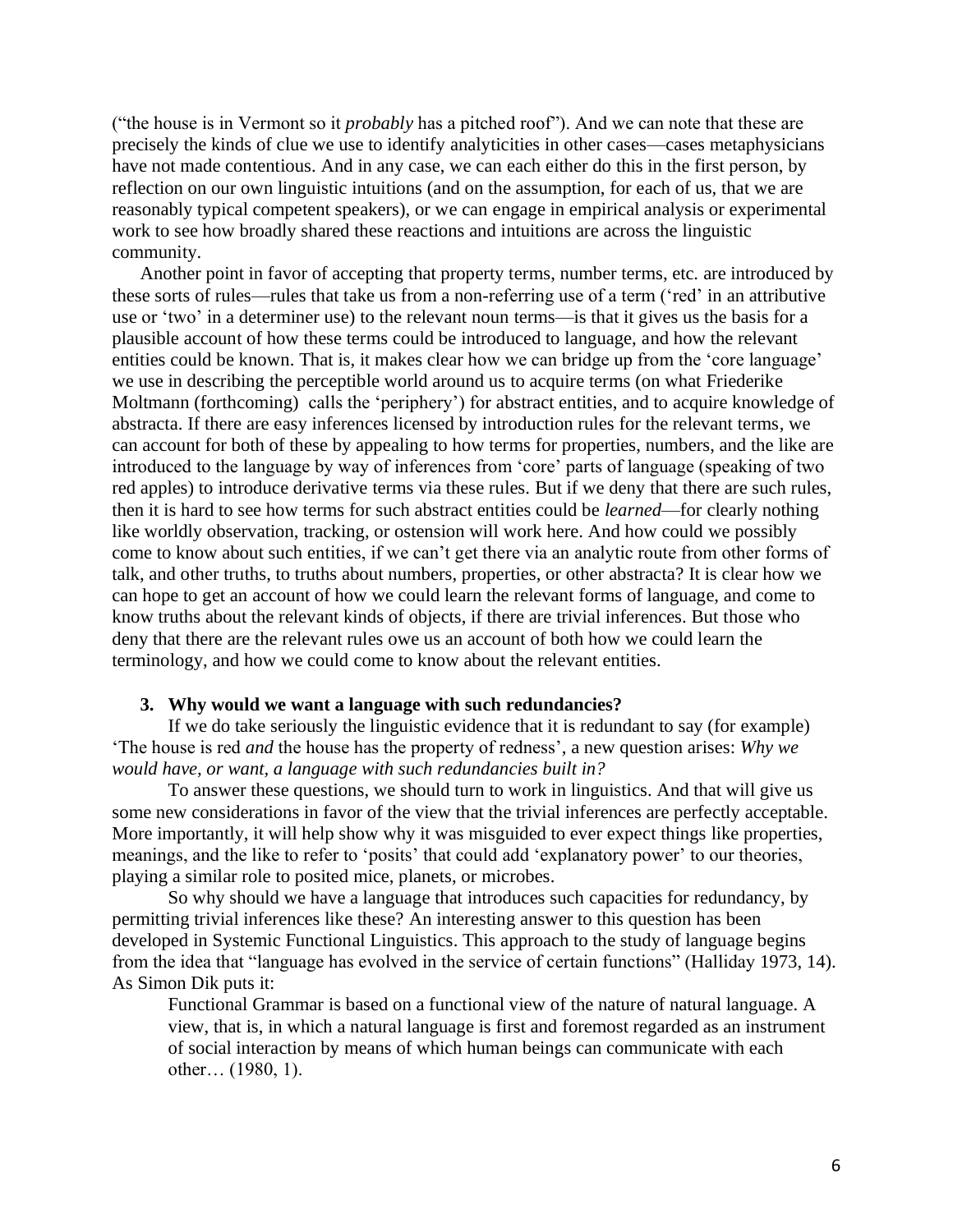Systemic Functional Linguistics goes on to ask questions about ways in which the functions of language are reflected in "the internal organization of language as a system" (Halliday 1973, 15).

Many of the terms that are introduced through trivial inferences are instances of what Michael Halliday calls 'grammatical metaphors'. (I should say immediately that I do *not* want to read—or think it's appropriate to read—what Halliday and others in the Systemic Functional Linguistics literature call 'grammatical metaphors' as involving *merely metaphorical speech,* to be interpreted in a fictionalist or simulating way.) For grammatical metaphors include (nominalized) talk of properties, processes, events, causes, time, possibility, thought, etc.<sup>15</sup>

Here is the idea. In early language—both developmentally and evolutionarily (and across languages)—we begin with 'congruent' meanings: nouns for things, verbs for processes… (Halliday 2009, 117). An early subject-verb-object utterance like 'man clean car' is congruent. Congruent terms are "evolutionarily and developmentally prior" (Halliday 2009, 117). In early language development, these more basic 'congruent' nouns such as 'stick', 'car', 'hole', and 'ball' are acquired in response to observations of interest in the environment: "In contexts of observation, recall, and prediction" (Halliday 1975, 27). Many of these congruent terms seem to be something like those Huw Price identifies as 'e-representational'. That is, they are terms that have the job "to *co-vary* with something else—typically, some *external* factor or environmental condition" (Price 2011, 20). As Michael Halliday puts it, these terms function to contribute to the child's learning about the environment (1975, 27-28).

But by departing from congruent formulations, grammatical metaphors may be introduced, adding to the 'meaning potential' of language (Halliday  $2009,116$ ).<sup>16</sup> "In grammatical metaphor, one grammatical class takes over from another" (Halliday 2009, 126) so we no longer have congruence (Halliday 2009, 116). "A meaning that was originally construed by one kind of wording comes instead to be construed by another", e.g. when we move from saying 'wash the car' to speaking of 'a carwash' or 'taking the car in for a wash' (Halliday 2009, 117). By way of these grammatical metaphors, "a meaning that was originally construed by one type of wording comes instead to be construed by another" (Halliday 2009, 117). So, for example, we may shift from speaking of washing the car, to saying we 'gave the car a good clean', and go on to refer to 'a carwash', 'the cleaning of the car', and so on.<sup>17</sup> With these alternative formulations, speakers have options about how they express themselves, and what they can go on to do with those forms of expression. For once we have these nominalizations we can go on to say, '*The carwash* was a very messy enterprise' or '*The cleaning of the car* took all afternoon'.

So suppose we begin *not* by asking apparently metaphysical questions, such as: "Are there meanings, properties, causes, time, or kinds?" or "What *are* meanings, properties, causes, time, or kinds?" Instead, suppose we begin by asking: *What functions do these nominalized forms of language serve*? Though it may also sound more 'learned' and be used for rhetorical effect, the primary motivation for nominalization is "a functional one: by nominalizing we are

<sup>15</sup> Though not all grammatical metaphor involves nominalization—it may involve any crossing of categories; for example, also from "A, so B" to "A causes B".

<sup>&</sup>lt;sup>16</sup> This also seems like a way of making good on the idea that there are optional additional frameworks that can be added onto the 'thing' language, in Carnap's terms.

 $17$  P.F. Strawson seems to be onto a similar point. He talks about how the subject/predicate form is applied in the basic case to spatio-temporal particulars, but by 'imaginative extension' this logical form is also carried over to 'higher levels', enabling us to make predications of colors, numbers, etc. The basic case is a model for the other cases, but "From this fact spring both the delusions of Platonism and the delusions of anti-Platonism. They are indeed, but two sides of the same delusion" (1974/2016, 30).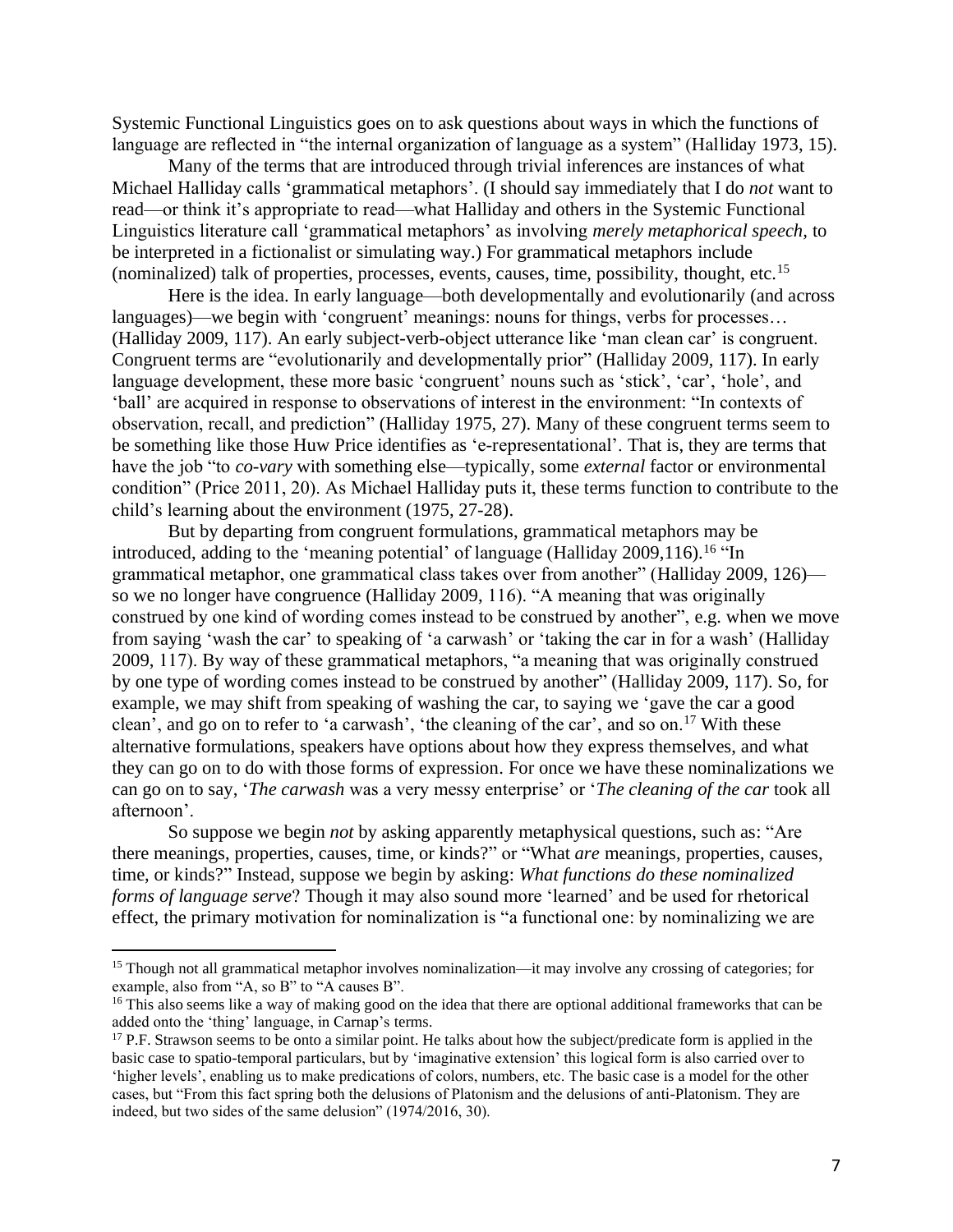able to do things with the text that we cannot do in unnominalized text" (Eggins 2004, 95). Everyday grammatical metaphors (which, for example, enable us to shift from saying 'she bathed' to 'she took a bath', or from 'they danced' to 'they did a dance'), enable us to quantify and qualify processes. That in turn enables us to say things such as: "she had a relaxing hot bath" or "they did this well-known Romanian folk-dance"… (Halliday 2009, 135).<sup>18</sup> Consider how much more cumbersome it would be to express the former without grammatical metaphor ("She bathed with hot water and found it very relaxing"?). As Suzanne Eggins notes, with nouns, we can expand our clauses to do many things that we can't do with other parts of a clause (like verbs), viz: count, specify, describe, classify, qualify (Eggins 2004, 96). We can, for example, go on to say that the act after intermission included three folk dances, that the bath was very relaxing or the car wash very messy, or that it was *the bath* (not the shower) which caused the downstairs flood. This enables greater lexical density: that is, a greater proportion of content carrying words (main verbs, nouns, adjectives, adverbs) in the text.<sup>19</sup> It also (as Thomas Hofweber (2005) noted, and Eggins (2004) argues) can help us organize texts rhetorically, putting the focus on different parts of information—as we might correct the prior speaker in insisting that *The number of folk dances after intermission* was *four*.

But here's the most interesting part: while everyday language does contain some grammatical metaphors (such as those above), grammatical metaphors get much more numerous, sophisticated and layered when we enter scientific theory construction and bureaucracy. The 'learned' kind of grammatical metaphor functions similarly in Chinese and in English. And these "seem to represent tendencies common to the elaborated discourse of science and technology, government and bureaucracy, in all languages" (Halliday 2009, 138). There is historical evidence that use of grammatical metaphors explodes with the development of science, technology, and bureaucracy. As a result, *many such terms play an important role in explanation and theory construction—though not as posited explainers.* Indeed Halliday emphasizes that the function of much grammatical metaphor is to enable theory construction:

It is no exaggeration to say that grammatical metaphor is at the foundation of all scientific thought. You cannot construct a theory—that is, a designed theory, as distinct from the evolved, commonsense theory incorporated in the grammar of everyday discourse—without exploiting the power of the grammar to create new, 'virtual' phenomena by using metaphoric strategies of this kind (Halliday 2009, 119).

"Such discourse evolved as the language of technology and science" and was "moulded by the demands of the physical sciences into its modern form" (Halliday 2009, 125). Such grammatical metaphors were also in ancient Greek and Chinese and Sanskrit—indeed Halliday claims that "this metaphoric shift from the clausal to the nominal construal of experience seems to be a characteristic of scientific discourse in every language" (Halliday 2009, 123n21). Grammatical metaphors provide "the cornerstones of a *theory,* which is a designed semantic subsystem for reorganizing experience in a technological environment" (Halliday 2009, 120); "with the emergence of experimental science, another major semiotic shift took place, further exploiting the stratal potential of language", e.g. Newton's Opticks is flush with novel nominalizations, as can be seen in passages such as:

<sup>&</sup>lt;sup>18</sup> Halliday also shows that parallel nominalization constructions appear in Chinese to similar effect (Halliday 2009, 135).

<sup>19</sup> Non-content carrying words include prepositions, conjunctions, auxiliary verbs and pronouns.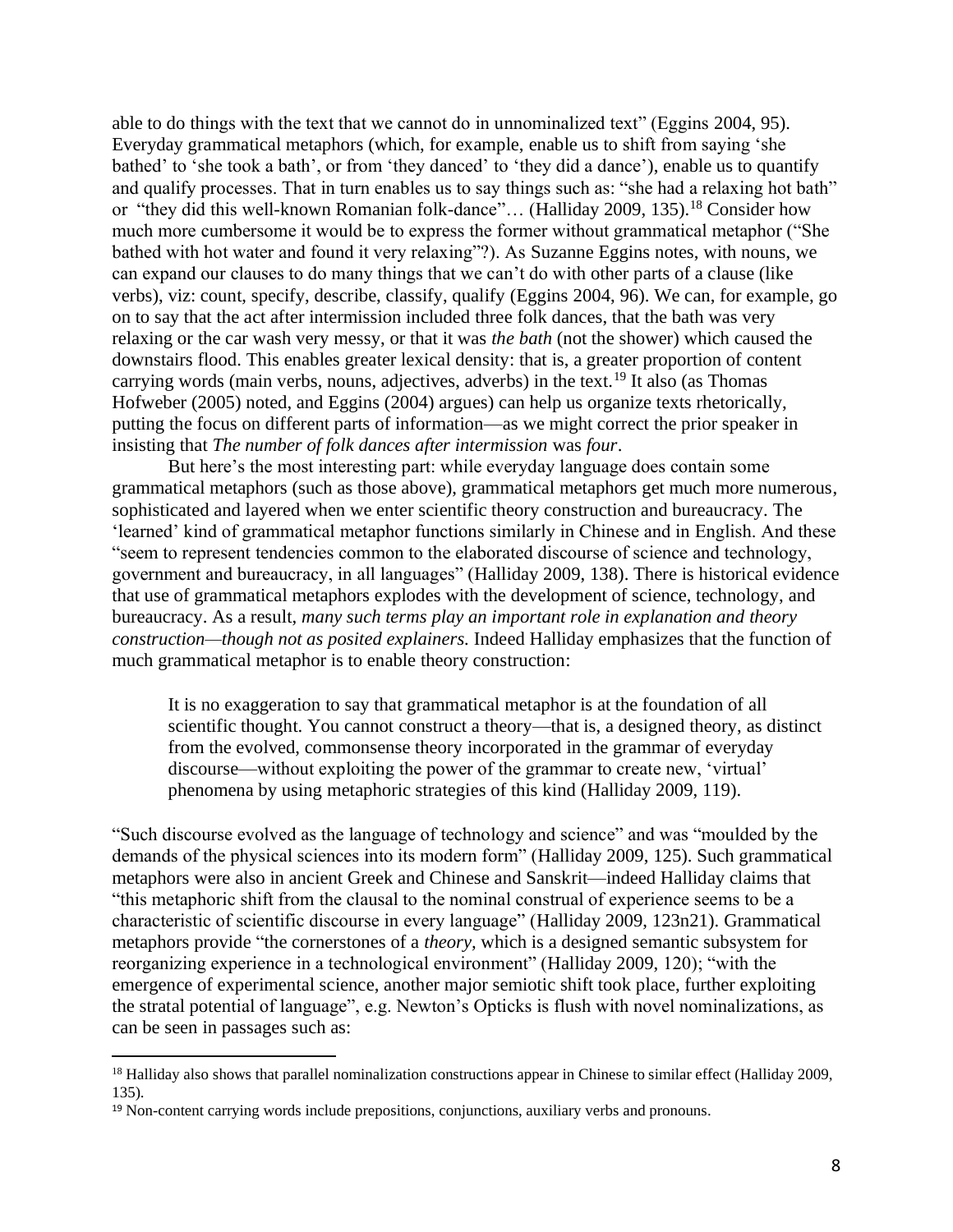*"For in all whites produced by Nature, there uses to be a mixture of all sorts of Rays, and by consequence a composition of all Colours"* (156-7, cited in Halliday 2009, 120).

These nominalizations ('whites', 'mixture', 'composition'…) enable the flow of information and construction of theories (Halliday 2009, 120)—so that we can identify the *mixture* of rays of various sorts as the *cause* of *whites* produced in nature.

If this is the right account of how such terms enter our language and of the functions they serve, we can draw some important conclusions. The first is that we should *accept* that the inferences are trivial—that there is *nothing more it takes* to have a bath than to bathe; and nothing more it takes for these three cardiac patients to share the property of having high blood pressure than for Smith, Lopez, Simonov, etc. to each have their blood pressure elevated. The alleged reasons against thinking that the inferences are trivial tend to arise from biases inherited from a misguided approach to metaphysics—or from being misled by grammatical metaphors.

The second conclusion is that we can see that the requirement that entities such as properties must 'add explanatory power' is misguided. As long as we have these terms, introduced to our vocabulary by a process of grammatical metaphor, we should (indeed, to be coherent with the rules of use for the introduced terms, we must) accept that *there are* properties, processes, events, and the like. To think that, if we are to accept that there are such things, we must think of them as *contributing explanatory power* is to mistake the theoretic role of the relevant terms, as well as to misconstrue the rules by which they work. These terms may be serving fundamentally different functions than terms for mice or microbes, yet it could nonetheless be a complete mistake to try to eliminate them from our theories—as they play other essential roles in our ability to theorize and explain.

Given that we have these terms in our language, and that we are licensed to make inferences that introduce them given the built-in nominalizing potential of the language, further questions about whether there 'really are' such things as properties, meanings, etc. are otiose. Just as easy ontology has it. $20$ 

Nonetheless we can also add something deeper than what easy ontology alone gave us. For we can add a functional story about *why it is useful* to have a language with capabilities for such redundancy, and what functions are served by adding such nominalized forms of speech.

#### **4. Other roles in explanation**

The idea from systemic functional linguistics, that grammatical metaphors play an important role in explanation and theory construction, fits well with ideas that have occasionally been voiced in philosophy: that nominalizations of various kinds (including terms for numbers, properties, propositions and other abstracta) can figure in and aid in our scientific-explanatory theories—though in quite other ways than serving to name observed or unobserved 'explainers'.

In coherence with the results of systemic functional linguistics, several philosophers have raised interesting suggestions about useful roles such terms play in explanations, by lending expressive power to the language, simplifying our statements of theory or law, enabling us to give a unified articulation of what is to be explained, and so on. Laws are involved in explanations, and Stephen Yablo (2005) argues that reference to numbers enables us to finitely state physical laws that it would otherwise take an infinitely long series of infinitely long

<sup>20</sup> Nor is there any 'algorithm for elimination' (in the words of Stephen Schiffer) for them—we won't turn up empirical counter-evidence against their existence or some 'mistake' in our chain of reference, since the successful introduction of such nominalizations does not (like that for congruent nouns introduced observationally) require new empirical evidence.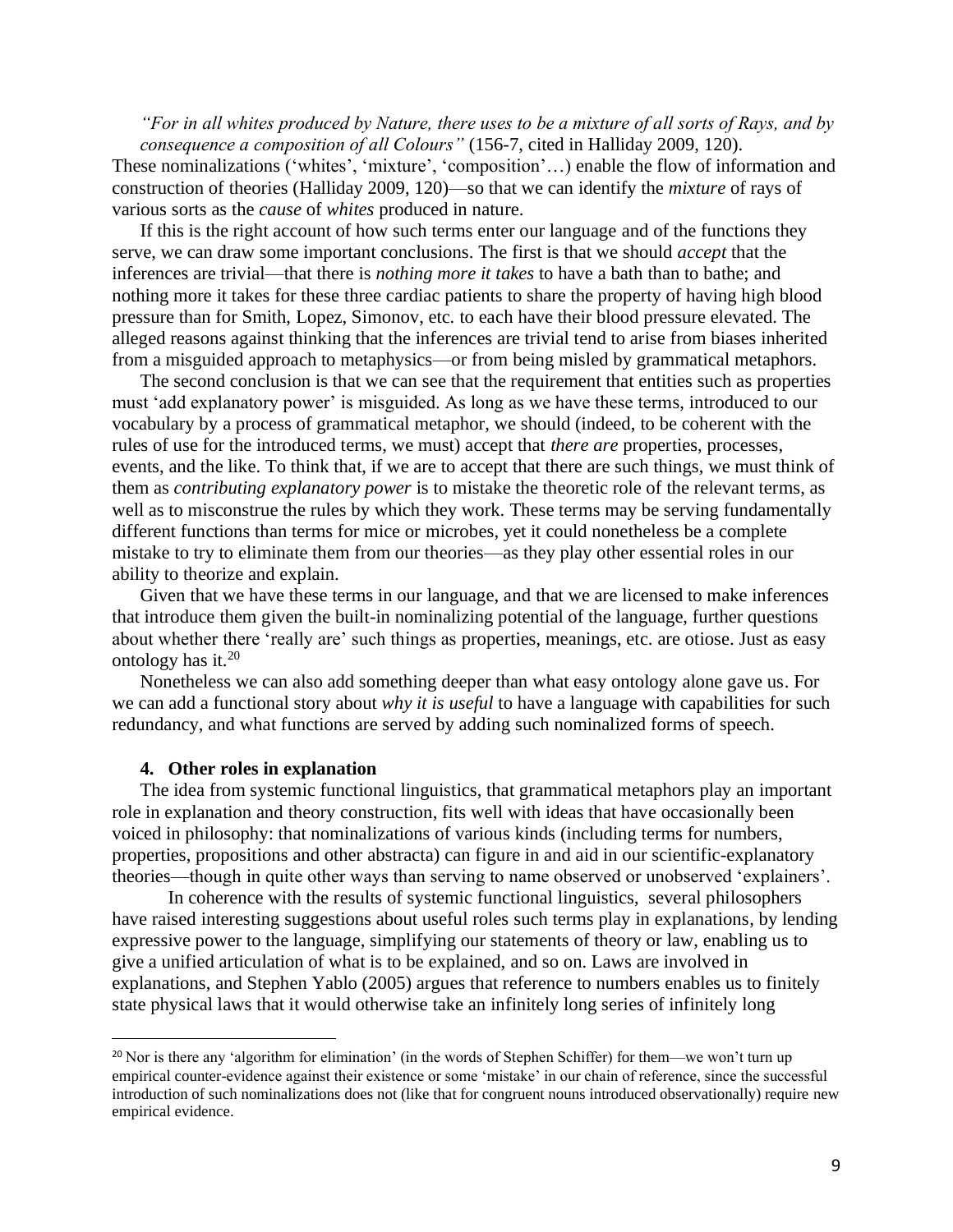sentences to state—thereby simplifying and improving our explanations. Alejandro Perez Carballo (2016) argues that mathematics gives us a picture of logical space "rich in structural propositions", which can help us get propositions with "high explanatory value" and systematize data and make predictions without getting lost in irrelevant detail (2016, 475). Augustin Rayo (2009, 25) argues that learning logical truths is useful because it increases one's ability to distinguish between intelligible and unintelligible scenarios, and so to use old information in new ways. For example, one can move from the information that there are 7 apples and 12 pears to the information that there are 19 pieces of fruit (Rayo 2009, 26). This isn't a matter of acquiring new information, but of using old information in new ways, enabling us to answer new questions like 'how many pieces of fruit'? (Rayo 2009, 27). And I have argued elsewhere (2015, 157 n. 23) that introducing new noun terms might pragmatically enhance our ability to formulate explanations. For example, medical researchers might do better to have a noun term 'heart attack' to enable them to demand, and perhaps ultimately give (in general terms), an explanation of why heart attacks occur, rather than having to put things in terms of explaining why Smith's heart stopped beating and Lopez's heart stopped beating and… Similarly, while we may not have much use for explaining what a red house and a red barn have in common, we might have far more use for property talk in explaining *what properties all of the relevant cardiac patients had in common* (was it the property of *having high cholesterol*, or of *having a certain genetic mutation,* or…?) Using property terms can help us in *formulating* explanations, as it may (for example) enable us to *express* certain kinds of question, such as, 'what do those flowers favored by hummingbirds have in common?', or 'what is it that humans can see but rabbits cannot?' Similarly, as Sally Haslanger's (2012) work suggests, some important *questions* (why is it that African Americans have a higher rate of police stops?) cannot even be formulated as *demands for explanation* without having something like race terms in our vocabulary.

In short, we need not deny that reference to entities like properties, events, numbers and propositions may *figure in* and play important roles in enabling and enhancing, and simplifying our explanations. But this emphatically does *not* mean that they are 'posited' as metaphysical 'explainers' in the way that mice or microbes are—they do not (to use terminology from Stathis Psillos (1999, 110)) 'fuel' the explanatory success of the theories they figure in.<sup>21</sup> How can we distinguish what entities fuel a theory's explanatory success? Katherine Hawley offers a helpful criterion:

"If a claim H is to be involved in generating a prediction in a way that entitles it to share in the confirmation which successful prediction brings [and so to 'fuel' its success]… H must satisfy two conditions with respect to the generation of the prediction. First, it must be the case that the theory minus H cannot generate the prediction alone. Second, it must also be the case that there is no available, sensible alternative to H which could have done the work just as well" (2006).

Along these lines, we might add, if an entity 'posited' is to 'fuel' a theory's explanation, (rather than just to figure in it) it must be the case that the theory *minus the posit* could not generate the explanation alone. I have argued elsewhere (2019) that typical entities contested in metaphysical debates, such as meanings, properties, and numbers, do not pass this test, and so cannot be thought to 'fuel' a 'theory's' success (even though the relevant terms may usefully *figure* in our theories).

<sup>&</sup>lt;sup>21</sup> For more on the distinction between figuring in and fueling explanations, and arguments that numbers, properties, and the like do not fuel relevant explanations, see my (2019).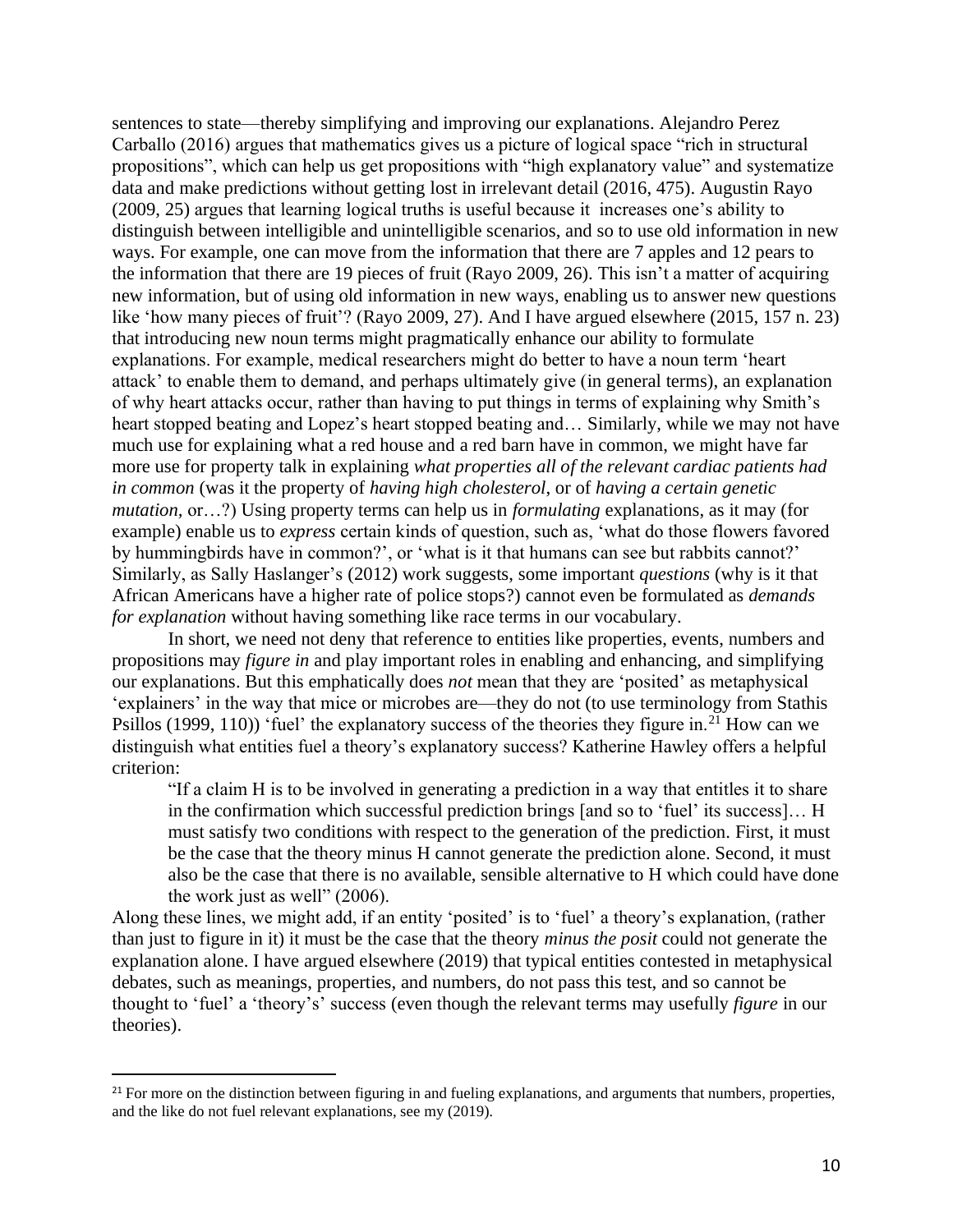Now you might say: if reference to such entities can do good explanatory work, introducing new *kinds of* explanation, improving or simplifying old, then whether or not they 'fuel' the explanation, shouldn't we posit them? Well, (though I don't favor the term 'posit' in such contexts) in a sense *yes*, we should accept that *there are* such things. But the argument will be via a different route, and won't involve anything like 'positing' explainers.

We should begin by noticing an important point central to systemic functional linguistics, but often overlooked by serious metaphysicians. That is: our terms may serve different *functions.* It is an idea clearly visible in work by Wittgenstein, Ryle, and Sellars, and more recently in work in the neo-Pragmatist tradition by people like Huw Price, Michael Williams, and Robert Brandom.<sup>22</sup> Huw Price has introduced a distinction between terms that serve an *e[xternal]-representational* function (those whose job "is to co-vary with something else—typically, some *external* factor, or environmental condition" (2011, 20)) and those that are merely *i-representations* (in the sense that they have a certain inferential role). I suspect that we should subdivide these categories significantly further.<sup>23</sup> In the case of e-representations: there are some terms, observationally introduced, whose job is to co-vary with some external factor or environmental condition (perhaps: 'wolf', 'river'), and others that are *theoretically* introduced to refer to theoretic entities that would fuel an *explanation* of our observations (perhaps: 'electron', 'black hole').

The point here is that many of those terms that refer (if at all) to entities contested in specifically ontological debates appear to serve functions *other than* tracking entities or fueling explanations. Perhaps nominative number terms function to enable us to state laws in finite form that couldn't be otherwise stated, and/or to systematize data in ways that enable us to see patterns and get explanations we wouldn't otherwise get. Perhaps talk of properties or events enables us (*inter alia*) to state in briefer and more unified terms what it is that needs explaining, or to unify and/or simplify the explanations given. I don't want to commit to any specific functional theses here—I would prefer to leave that to the experts on these areas of discourse. I aim only to point to the idea that *alternative functional stories* come naturally once we see these terms not as aiming to refer to entities that would *fuel* our explanations, but as terms that nonetheless may *figure* usefully in them.

A common response at this stage is to insist that my opponents, too, could accept that certain terms may (also) play these roles in explanation or elsewhere. There, is, it is true, nothing to stop them from accepting these assessments. But if (in acknowledging these other roles) they accept that the role of the relevant terms is *not* to refer to a posited entity to fuel explanations, then why should ability to contribute explanatory power be a relevant criterion for accepting the entities? Alternative functional stories should be equally plausible for everyone, but the point here is that they undermine the across-the-board use of an explanatory power criterion, and undermine the explanatory view of the project of metaphysics.

## **5. Roles outside of explanation**

This brings us to a further question: *should metaphysics explain*? The project of ontology has often been presented as a matter of determining what entities we *should* or *must* 'posit' as part of a best *total explanatory theory,* and it has become common to treat *whether or not the alleged entities add explanatory power* to our theories as a central criterion in determining

<sup>&</sup>lt;sup>22</sup> The idea also plays a key role in expressivist work on moral discourse, for example by Simon Blackburn (1993) and Allan Gibbard (1990).

<sup>&</sup>lt;sup>23</sup> And I suspect that Price would be open to this further ramification of functional pluralism.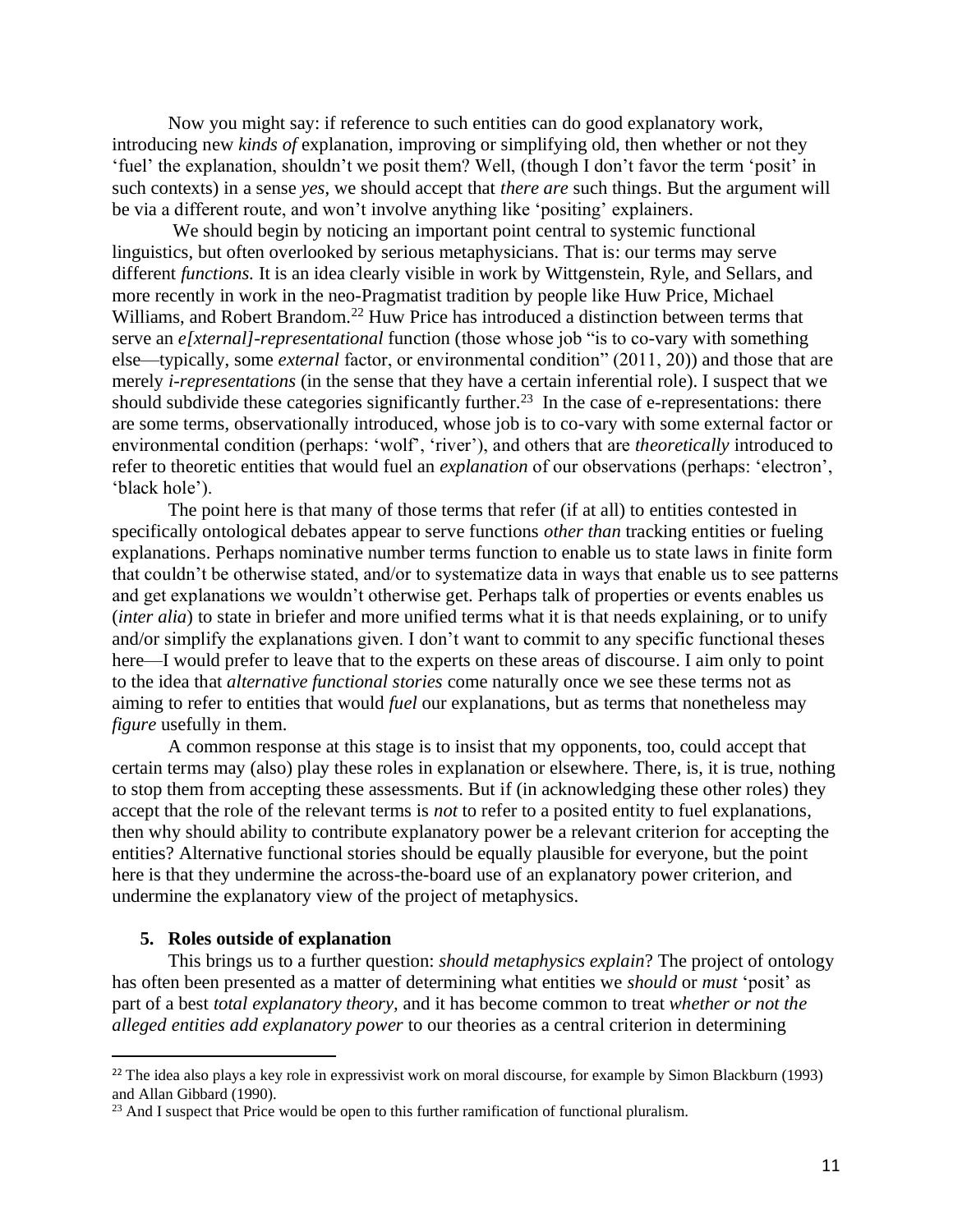whether to accept them. But we can now see why it is misguided to take ability to fuel scientific explanations as a criterion for accepting whether or not certain entities (properties, meanings, etc.) exist.

As (I hope) has become clear from the discussion so far, those who take contribution of explanatory power to be an important criterion for whether or not we accept that there are entities of any kind fail to acknowledge an important point: *that there may be different functional roles*  for different forms of language, and different activities we engage in when using language. When we are theorizing, we may sometimes introduce terms to track things we observe, and we may sometimes introduce terms for (at least as yet) unobserved entities that are 'posited' to explain various observed phenomena. But we are not *always* doing that.

If the proper role of terms for properties is not to fuel explanations, but rather to enable us (for example) to even simply ask *questions* about what various patients had in common, then the failure of 'posited' properties to 'fuel our explanations' should be no mark against introducing and making full use of property vocabulary. If the functional role of nominative number terms includes enabling us to simplify our statements of laws or to structure logical space in a way that is epistemically useful (Perez Carballo 2016, 461), then the fact that numbers don't themselves serve as causal explainers is no knock against them. On this view, in short, where Quine (and many who followed him) went wrong is not in *denying* that such entities can be *explainers* (carefully stated, there is a sense in which this is exactly right). Instead, we go astray if we assume that contribution of explanatory power *is a relevant criterion* for accepting forms of language that enable us to quantify over meanings, properties or numbers.

In fact, we are not always *theorizing* at all. Consider debates about whether there are chances, moral properties, and natural properties. Such debates often have centered around questions about whether such entities could *explain* why our credences should be guided in certain ways, why we should act in certain ways, or why we should theorize in certain terms (see Sider 2011). But there are familiar problems with these attempted 'explanations'. Shamik Dasgupta (2018) argues that, even if we accept such metaphysical posits, they can't do the work of explaining *why* our credences, theorizing, or actions should be guided by them. As he puts it (roughly): posit whatever whatnots you like, they can't explain why we *ought to* believe, theorize, or act this way. This is what Dasgupta calls the 'problem of missing value'. As Dasgupta nicely emphasizes, the problem of missing value arises in questions about why moral facts should be action-guiding, why chances should be credence-guiding, and (the case he newly presses) why natural facts or properties *should* guide our theorizing. In each case, the metaphysician 'posits' some feature of the world that is supposed to have normative import: for how we should act, believe, or theorize. In each case, the problem of missing value arises with the demand to *explain why* our action, beliefs, or theorizing should be guided by this worldly feature (Dasgupta 2018, 287). And in each case, there seems to be no adequate explanation available, since the entities 'posited' are (in Dasgupta's words) 'normatively inert' (2018, 289). Here again, the metaphysical 'posit' seems unable to *explain* why we *should* act, believe, or theorize in certain ways. And here again, we might be able to see why we can't get genuine explanation, if we take talk of moral facts and properties (say) to arise from hypostatizations that take us from, for example, from "You shouldn't kill"<sup>24</sup> to "Killing has the property of being morally wrong" and "It is a moral fact that killing is wrong". The latter forms of expression may provide useful alternatives that enable us to do new things with moral language (enabling us to

<sup>24</sup> Plausibly, this inference is only valid when the first ("You shouldn't kill") is uttered as a *categorical imperative*, not a mere recommendation or imperative of prudence.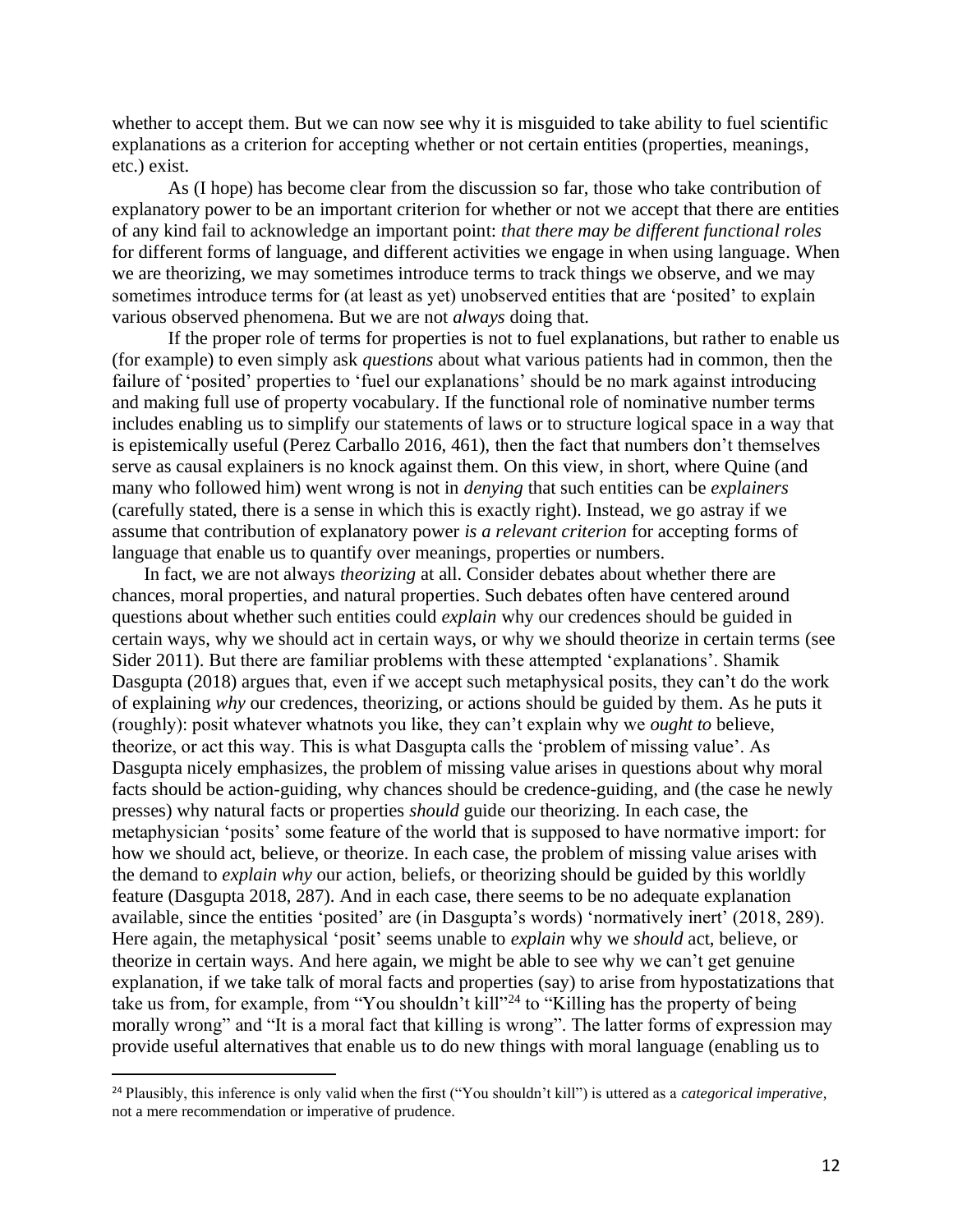say, for example, that killing is *more wrong* than theft; or to generalize in saying that those who do *things that are morally wrong* should be punished). But such hypostatized claims cannot *explain* the original 'should' claims from which they are derived.

The problem of missing value gives us good reason to deny that 'positing' such things can 'explain' our norms. Does that mean that we shouldn't accept that there are moral properties, chances, or natural properties? I think that's a good conclusion to draw *only if* these terms have *the function of referring to entities that may serve as explainers.*

But we have good reason to deny this. I have argued above that many nominalized terms, introduced as 'grammatical metaphors', may play useful roles in explanation and theory construction, *even when they do not function to refer to posited 'explainers'.* But now we can go beyond this, for attending to moral discourse makes it clear that the functions of an area of discourse *needn't have anything to do with explaining at all.* For it is plausible that moral discourse fundamentally serves a *normative* function, acting as a kind of "chaperone for human behavior" (Warren 2015) or providing a kind of "social glue, bonding individuals together in a shared justificatory structure and providing a tool for solving many group coordination problems" (Joyce 2006, 117). Introducing *nominalized* moral terminology serves important functions towards these ends: enabling us to compare *moral requirements*, to demand and give *justification* for various requirements, to *reason about* what the requirements are, to comparatively evaluate the strengths of *competing reasons for action*, and so on. 25

As a result, even though adding reference to moral properties doesn't add explanatory power to a theory, the move to say 'such entities wouldn't add explanatory power' so 'we shouldn't say there are such things' is a complete wrong turn, a *non sequitur.* If I am right that such terms were never *supposed to function* to refer to explainers, then the failure of their (alleged) referents to explain is no knock against them. We should reject the explanatory power *criterion*, not the entities. 26

### **6. Rethinking the project--and the question--of ontology**

We should also reject the view that the project of ontology is to determine which entities we must 'posit' as part of a best total *explanatory* theory. Whether we formulate this as a demand that, to accept the existence of Ps, Ps themselves must fuel our explanations, or as the looser demand that we should accept the existence of Ps only if we must quantify over them in our best explanatory theories, the demand can only look suitable if we are blind to the other roles terms serve in explanation (for the first formulation), and (for the second) if we are blind to the other things we do with language other than to formulate explanatory theories. Perhaps we should even give up using quasi-scientific terminology to characterize what we're doing, and give up talking in terms of metaphysical 'theories' and 'posits'.<sup>27</sup> Some readers may have noticed my use of scare quotes whenever I have used the term 'posit' above. I am now in a position to articulate the

<sup>&</sup>lt;sup>25</sup> For further development of these ideas, see Warren and Thomasson (forthcoming) "What do quietists have to be quiet about?".

<sup>&</sup>lt;sup>26</sup> Another consequence that's interesting and important from my point of view is this: I have argued elsewhere (2015, 156ff) that the 'easy approach to ontology' can get us a form of 'simple realism' about many kinds of entity—saying that there are numbers, properties, events, modal facts, etc. *in the only sense that has sense.* What it can't get us is a form of *explanatory realism* that would take these entities to explain certain observations, or to 'explain what makes the relevant discourse true'. But now we can see that this is no loss—that the tendency to think such explanations should be forthcoming is the product of an unreflective assumption that the function of all forms of discourse is explanatory.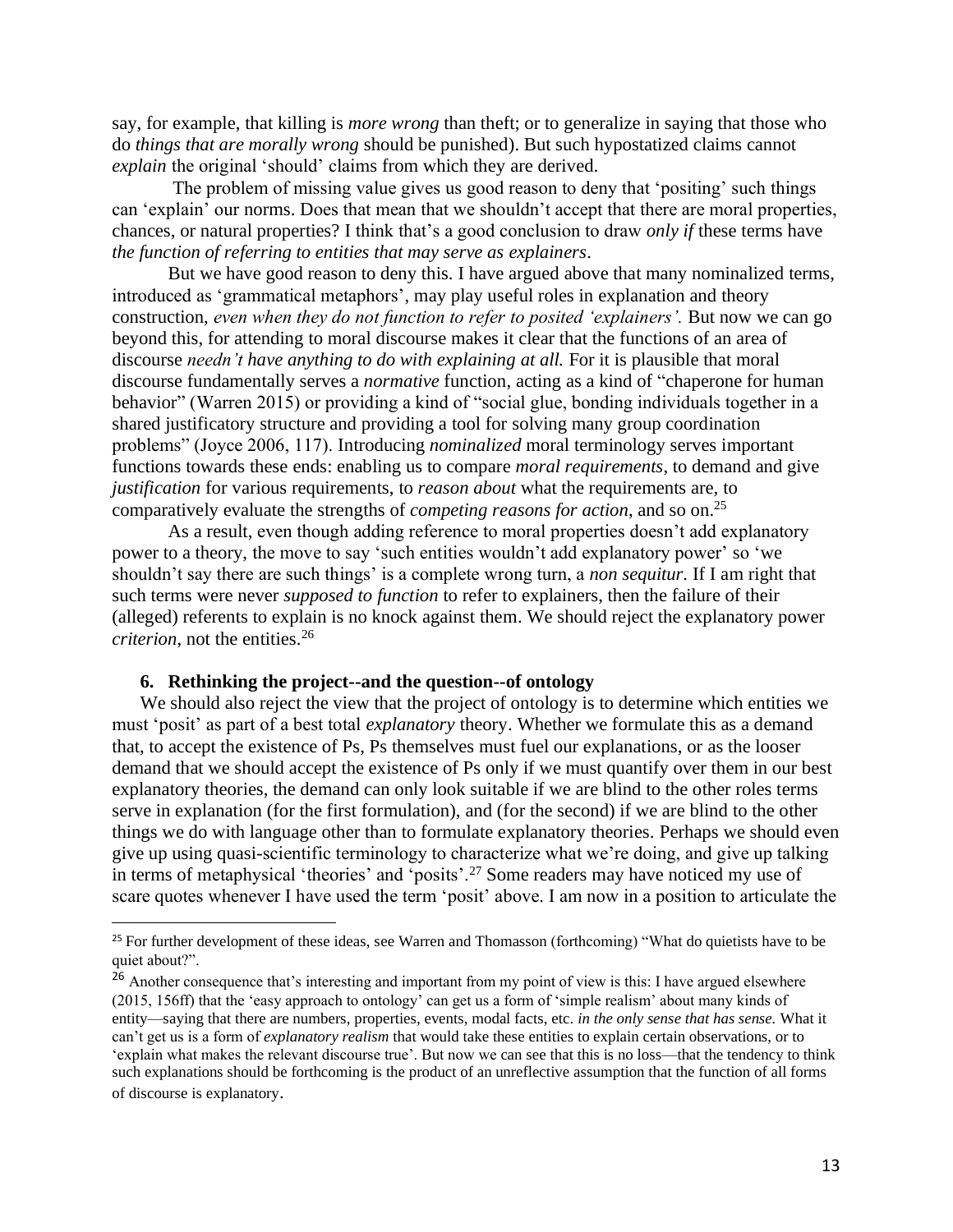reason for distancing myself in this way.<sup>28</sup> To treat entities such as properties, meanings, numbers and other entities contested in metaphysics as 'posits' of certain metaphysical 'theories' is to suggest that the existence of these entities is something like an empirical hypothesis, to be confirmed or disconfirmed by further evidence. Some people are undoubtedly attracted to this perhaps in hopes that it will lend metaphysics the respectability of the sciences. But it leads us down the wrong path, encourages us to ask the wrong questions ("what facts can these entities enable us to explain?"), and to employ inappropriate standards in answering questions about what there is (insisting that entities we accept should contribute explanatory power to our 'theories'). The misleading terminology is symptomatic of the underlying problems that come from assuming that metaphysical views should be *like scientific theories*.

If the above is correct, we also need to rethink the idea that addressing the question 'What is there?' provides an interesting and deep question to be addressed by ontology.<sup>29</sup> For if there are easy inferences to existence claims, then 'What is there?' is not a deep or interesting question for ontology to pursue. Instead, many of the contested questions ("are there properties/ numbers/ facts...") can be answered via trivial inferences from uncontroversial truths; and many of the remaining, more difficult existence questions ("are there weapons of mass destruction in Iraq?", "are there cases of COVID-19 in my county?" "are there social octopuses?" "is there life on other planets?") are best addressed by journalists, scientists, or detectives—not by ontologists.

If we persist in addressing questions about the existence of properties, numbers, and the like, then the route to answering them will take a different path: If adding such terms to our vocabulary enables us to fulfill an important function (whether in *figuring in* explanations, in communicating, justifying, or renegotiating norms, or...)<sup>30</sup>—then we have at least prima facie reason to add (or retain) these terms in our vocabulary. And once we do so (if we just add these terms as conservative extensions, and in ways that entitle us to make trivial inferences to the existence of the relevant entities), we can often get 'easy' arguments that such things exist.<sup>31</sup>

The underlying trouble with thinking of metaphysics on a scientific model may be seen as the following. Metaphysics has traditionally been concerned with all kinds of topics in life—or, put in the linguistic mode—all kinds of areas of discourse. So it enquires about moral properties, modal facts, objects and properties, persons and actions, causes and events, mental states, and (increasingly) interesting social phenomena such as genders, races, classes and the like.

In adopting a quasi-scientific epistemology, serious metaphysics subjects ontological questions to the standards suitable for scientific theories. This is a mistake. Science may aim to causally explain and predict. But not all discourse does, and subjecting all discourse to the same standards is a bit like evaluating all artifacts—from knives to salad bowls to hairdryers—

<sup>&</sup>lt;sup>28</sup> I have similar reservations about speaking of metaphysical 'explanations'. Even if this is defined in some way that makes it quite different from the causal explanations of the sciences, the terminology may encourage an inappropriate model of what metaphysics can do.

<sup>29</sup> Of course, Quine himself would have denied that there is work here for a *distinctive discipline of ontology* to do though it has been common for metaphysicians since Quine to think of their task in this way.

<sup>&</sup>lt;sup>30</sup> Note that this shouldn't be read as an 'if and only if'. In line with the tenets of easy ontology, I accept that there may be valid trivial inferences that entail the existence of entities of certain kinds, *regardless of* whether or not the relevant terms serve an important function. It is simply that the case against eliminativism will be easier to make where we can see that the terms clearly *do* fulfill a useful function. (Thanks to Joshua Gert for suggesting that I note this point.)

 $31$  For a formal statement of the conditions that must be met to ensure that trivial inferences are acceptable (in response to 'bad company' problems), see Chapter 8 of my (2015)*.* This is of course not to say that introducing such vocabulary *brings the relevant things into existence.* See my (2015, Chapter 6).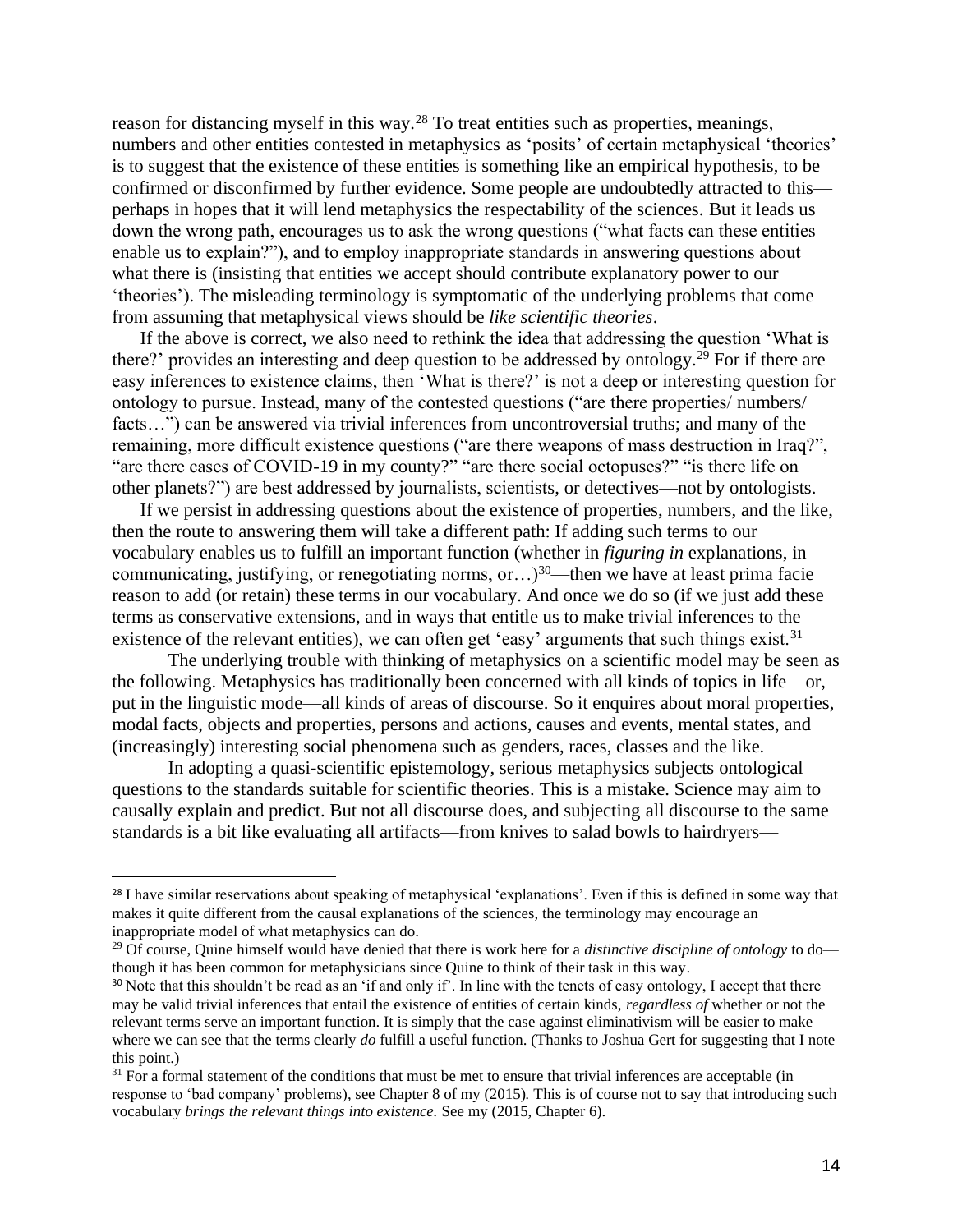according to how well they cut steak. Even *within* science, as we have seen, terms may fulfill many different functions—not just serving to quantify over entities that are meant to fuel our explanations*. Beyond* science we have a far wider range of functions our language serves to fulfill—whether in regulating our conduct, conveying rules of use for our terms, assigning praise and blame, guiding our methods of reasoning, etc.

If metaphysics is to address all these topics, then we need to begin by assessing how each of these forms of discourse works, and what functions it serves—not just forcing them all into a quasi-scientific mold, and assessing them by criteria suitable for a scientific explanatory theory.<sup>32</sup>

Many of the entities at issue in metaphysical debates do not add (or aim to add) 'explanatory power' that 'fuels' a theory's explanation. And appeals to metaphysical whatnots typically can't explain why we *ought to* do anything either. But that is not a knock against the view that there are such things—it's a knock against a scientistic conception of ontology that thinks of the project of ontology as 'positing' entities to fuel our explanations.<sup>33</sup>

If the above is correct, then we should give up thinking that 'what is there?' provides a deep and interesting question for a discipline called 'ontology' to answer. We can of course continue to ask and answer existence questions. Questions about what exists may be perfectly legitimate, but the *philosopher's* existence questions can often be answered by trivial inferences, and *everyday* existence questions (about the existence of weapons of mass destruction, distant planets, or nearby microbes) are to be answered by journalists or scientists—not by practitioners of some distinctive discipline of 'ontology'. Nor should we think that the *project* for ontology is to determine which entities to 'posit' as part of some explanatory enterprise. Perhaps we should, as Carnap suggested, even give up the word 'ontology', as likely to mislead us into thinking there is such a distinctive task, or worthwhile project.

But what of other candidate projects for ontology? Those will have to be evaluated separately. Nonetheless, the above considerations should lead to us to approach some prominent suggestions with caution. For example, a popular alternative is to think (with Armstrong (2004) or Cameron (2010)) that the project of ontology is not to determine what exists, but to determine what the ultimate *truthmakers* are for our claims, or to determine 'what makes what true'. But this project again seems in danger of assuming that all indicative statements *have the function of tracking certain features of the world<sup>34</sup>—*such that the relevant statements are *defective* if there fails to be some feature of the world that can *explain what makes them true.* But as we have seen, many of the philosophically contested areas of vocabulary (concerning properties, numbers, propositions, modality, morality etc.) are precisely areas of vocabulary that apparently serve entirely different functions—in which case the insistence that we should 'search for their truthmakers' may lead us astray. This, of course, is just to provide preliminary words of caution—a fuller examination of such projects would have to be undertaken elsewhere.<sup>35</sup>

<sup>&</sup>lt;sup>32</sup> How can we distinguish different functions, or justify claims that a certain piece of discourse has a certain function? For that we can seek help from Systemic Functional Linguistics.

<sup>&</sup>lt;sup>33</sup> As Price puts it, "this kind of functional pluralism challenges a kind of mono-functional conception of language that seems implicit in Quine's own view—for Quine, *the* significant task of the statement-making part of language is that of recording the conclusions of an activity that is ultimately continuous with natural science" (2011, 13).

 $34$  That is, roughly, that they serve as e-representations in something like Price's sense (2011, 20) of representations that have as their job to "*co-vary* with something else—typically some *external* factor, or environmental condition" (2011, 20).

<sup>&</sup>lt;sup>35</sup> See my (forthcoming) for some further discussion of the truthmaker project.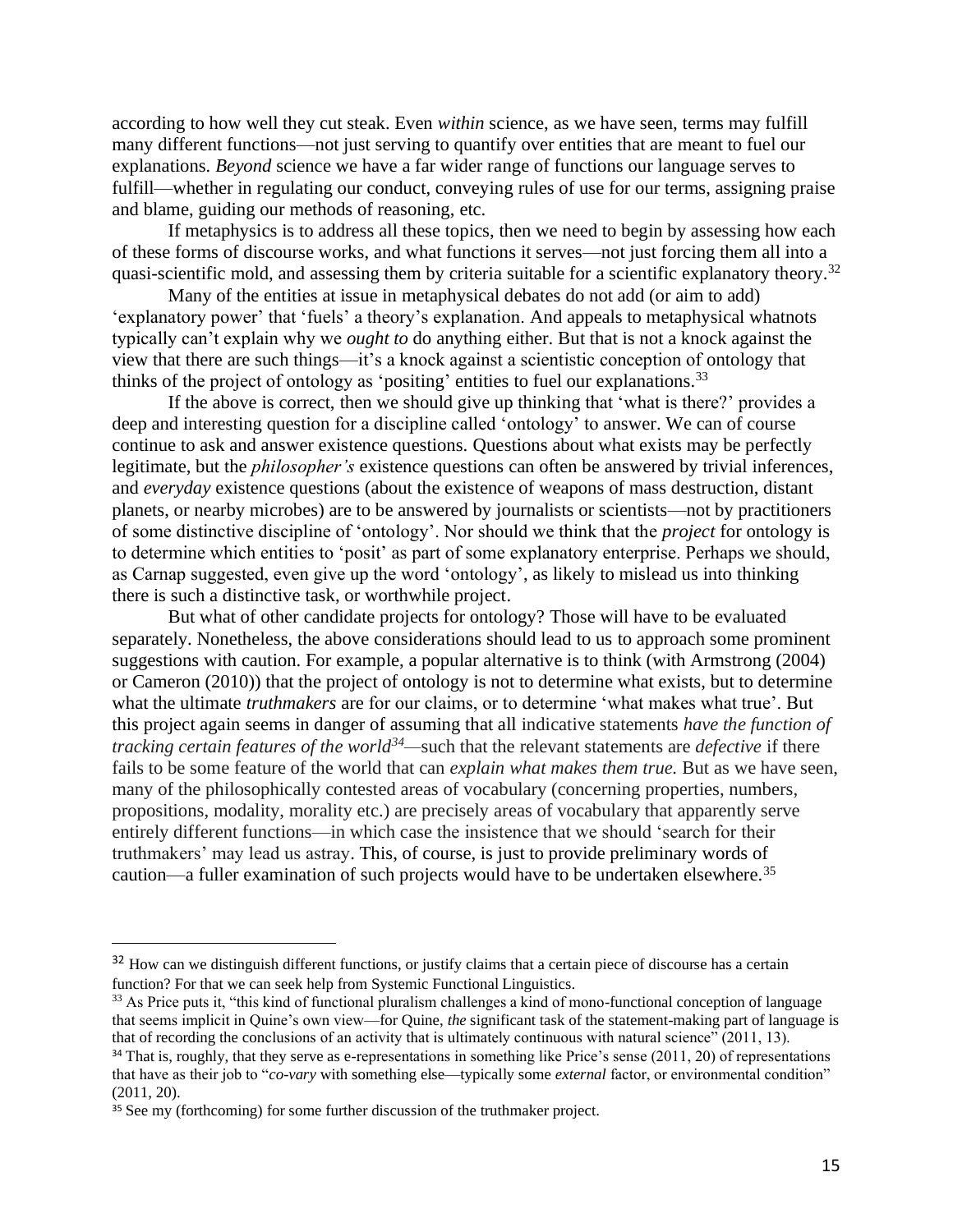What should we do instead? We should begin by aiming to understand how the various areas of human discourse we are interested in work. What are the functions of the relevant terms? How do they work—what rules do they follow? Should we keep them in our vocabulary, revise them, or replace them? As I have argued elsewhere (2015), once we accept the terms and understand how they work, we can typically answer the existence questions easily and affirmatively—often just by undertaking trivial inferences. As I have suggested, we can look to linguistics, especially Systemic Functional Linguistics, for help in figuring out the functions of and rules followed by various forms of discourse—and this is broadly empirical work. But that is not to say that we should think of *ontology* as a quasi-scientific project of determining which entities to posit as part of the best total explanatory theory. On the contrary, the empirical work in linguistics may help reveal why such an ontological project is misguided, relying on misunderstandings about the functions of the relevant forms of discourse.

But that is not the only work that remains to be done. The most interesting work, in my view, which metaphysics often has done and certainly can do, lies not in answering existence questions, but rather in conceptual research and development. That may involve, in part, interesting descriptive linguistic/conceptual questions about the functions and workings of individual terms, or about their interrelations as part of a more total linguistic and conceptual scheme. We might, for example, (continue to) ask: What are the relations between our concepts of freedom, responsibility, and morality? Are there a few basic conceptual categories we must have in order to cognize an 'external world' at all? And it may involve interesting and difficult *normative* conceptual and linguistic questions, about what terms and concepts we *should* employ for various purposes, and how we should employ them (should we make use of race concepts at all? Should we think of freedom in compatibilist terms, and if so which? How should we conceive of art and its relation to society, intention, and beauty?)… Our philosophical work may also involve still deeper questions about what purposes we should pursue. We cannot hope to answer such normative questions *merely* by empirical inquiry. These will be questions for conceptual engineering and conceptual ethics, not for 'ontology' as it is usually conceived. But they are questions we might far more fruitfully pursue than the traditional 'question of ontology'.<sup>36</sup>

## **Works Cited:**

Armstrong, David M. (2004). *Truth and Truthmakers.* Cambridge: Cambridge University Press. Bennett, Karen. (2009). "Composition, Colocation, and Metaontology", in Chalmers et al. Blackburn, Simon (1993). *Essays in Quasi-Realism.* New York: Oxford University Press.

Cameron, Ross (2010). "How to have a radically minimal ontology", *Philosophical Studies* 151: 249-64.

Dasgupta, Shamik (2018). "Realism and the Absence of Value". *The Philosophical Review* 127.3 (2018): 279-322.

Dik, Simon C. (1980). *Studies in Functional Grammar.* London: Academic Press.

Eggins, Suzanne (2004). *An Introduction to Systemic Functional Linguistics.* Second edition. London: Continuum.

Eklund, Matti (2009). "Bad Company and Neo-Fregean Philosophy", *Synthese* 170 (3): 393-414.

<sup>&</sup>lt;sup>36</sup> For further discussion of the idea that much work of metaphysics should be reconceived as work in conceptual engineering and conceptual ethics, see my (2017) and (2016).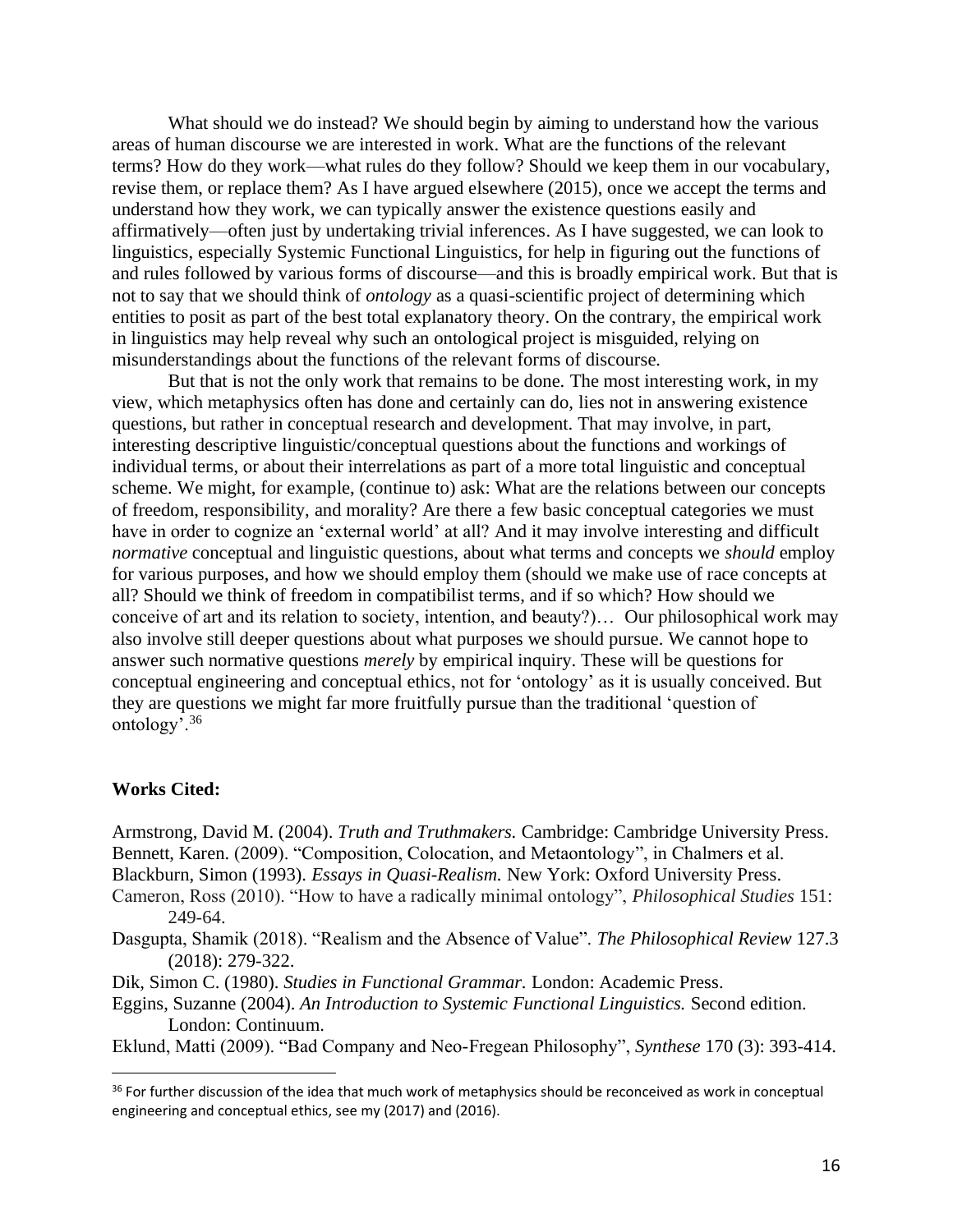- Evnine, Simon (2016). "Much Ado about Something from Nothing; or, Problems for Ontological Minimalism". In Stephan Blatti and Sandra Lapointe, eds., *Ontology After Carnap.*  Oxford: Oxford University Press: 145-64.
- Gibbard, Allan (1990). *Wise Choices, Apt Feelings.* Cambridge, Massachusetts: Harvard University Press.
- Hale, Bob and Crispin Wright (2001). *The Reason's Proper Study: Essays towards a Neo-Fregean Philosophy of Mathematics*. Oxford: Clarendon.
- Halliday, Michael (1973). *Explorations in the Functions of Language.* New York: Elsevier.
- Halliday, Michael (1975). *Learning How to Mean: Explorations in the Development of Language.* New York: Elsevier.
- Halliday, Michael (2009). *The Essential Halliday.* Ed. By Jonathan J. Webster. London: Continuum.
- Haslanger, Sally (2012). *Resisting Reality: Social Construction and Social Critique*. Oxford University Press.
- Hawley, Katherine (2006). "Science as a Guide to Metaphysics" in *Synthese* 149: 451-470.
- Joyce, Richard. (2006). *The Evolution of Morality.* Cambridge: Cambridge University Pres.
- Katz, Jerrold J. (1998). *Realistic Rationalism.* Cambridge: MIT Press.
- Hofweber, Thomas (2005). "A Puzzle about Ontology". *Nous* 39:2: 256-83.
- Kraut, Robert (2010). "Universals, Metaphysical Explanations, and Pragmatism". *Journal of Philosophy* 107 (11): 590-609.
- Moltmann, Friederike (forthcoming). "Natural Language Ontology", in R. Bliss and J. Miller, eds. *Routledge Handbook of Metametaphysics.*
- Perez Carballo, Alejandro (2016). "Structuring Logical Space", *Philosophy and Phenomenological Research* 92/2: 460-91.
- Price, Huw (2011). *Naturalism without Mirrors.* Oxford: Oxford University Press.
- Psillos, Stathis (1999). *Scientific Realism: How Science Tracks Truth.* London: Routledge.
- Psillos, Stathis (2005). "Scientific Realism and Metaphysics". *Ratio* 18: 385-404.
- Quine, W. V. O. (1953/2001). "On What there Is". In *From a Logical Point of View*. Cambridge, Massachusetts: Harvard University Press.
- Rayo, Augustin (2009). "Towards a trivialist account of mathematics", in Bueno O., Linnebo Ø. (eds) *New Waves in Philosophy of Mathematics.* New Waves in Philosophy. Palgrave Macmillan, London.
- Saatsi, Juha (2017). Explanation and explanationism in science and metaphysics *Metaphysics and the Philosophy of Science: New Essays*, M. Slater and Z. Yudell (eds.), Oxford University Press, 162–191, 2017.
- Schiffer, Stephen (2003). *The Things we Mean*. Oxford: Oxford University Press.
- Shalkowski, Scott (2010). "IBE, GMR and Metaphysical Projects" in Modality: Metaphysics, Logic and Epistemology, ed. Bob Hale and Aviv Hoffmann. Oxford: Oxford University Press.
- Sider, Theodore (2011). *Writing the Book of the World.* Oxford: Oxford University Press.
- Strawson, P. F. and H. P. Grice. (1956). "In Defense of a Dogma". *Philosophical Review* 65, 2: 141-58.
- Strawson, P. F. (1974/2016). *Subject and Predicate in Logic and Grammar.* New York: Barnes and Noble.
- Swoyer, Chris (1999). "How Ontology Might be Possible: Explanation and Inference in Metaphysics". *Midwest Studies in Philosophy* XXIII: 100-31.